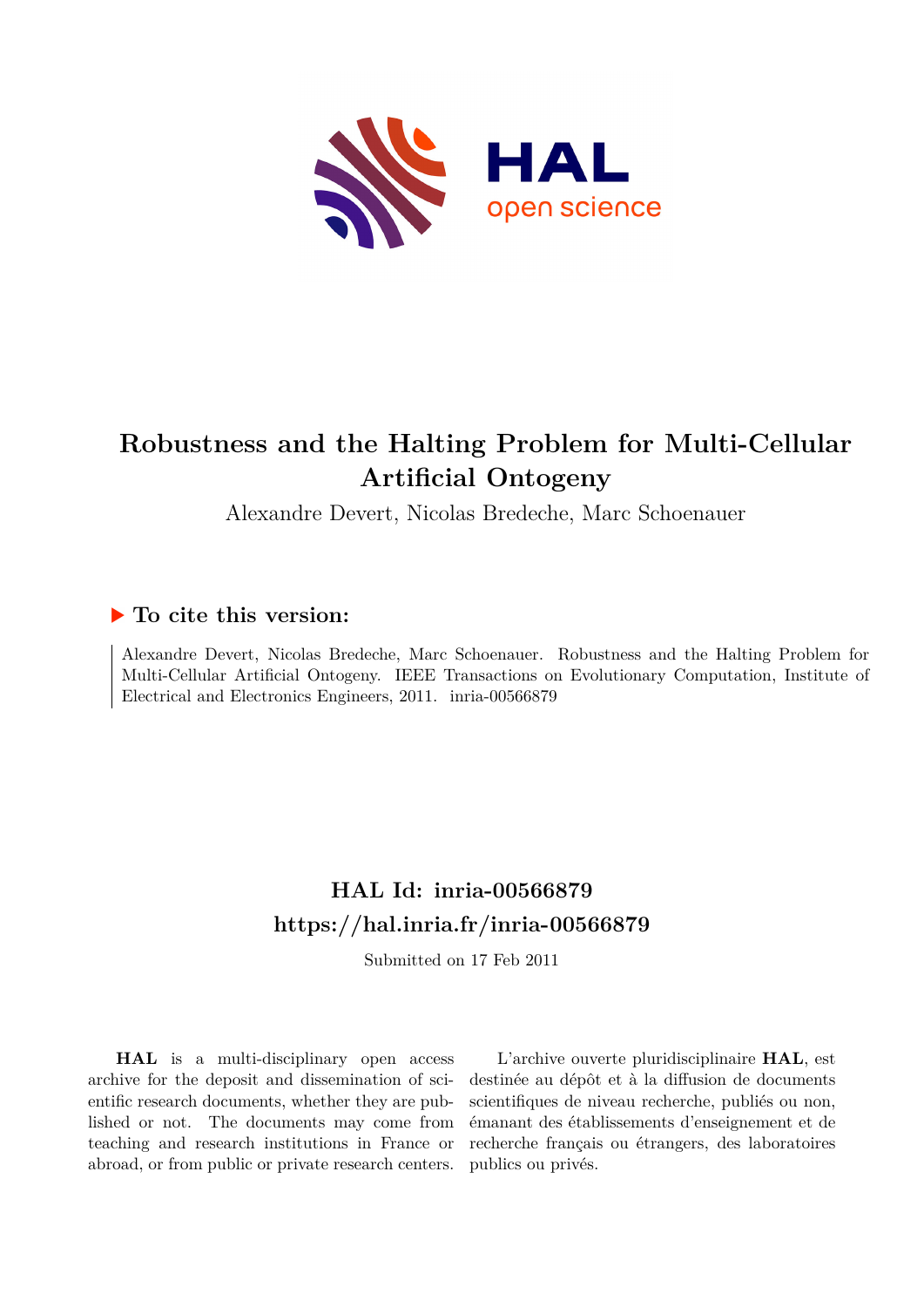# Robustness and the Halting Problem for Multi-Cellular Artificial Ontogeny

Alexandre Devert, Nicolas Bredeche, Marc Schoenauer

*Abstract***—Most works in Multi-Cellular Artificial Ontogeny solve the halting problem by arbitrarily limiting the number of iterations of the developmental process. Hence, the trajectory of the developing organism in the phenotypic space is only required to come close to an accurate solution during a very short developmental period. Because of the well-known opportunism of evolution, there is indeed no reason for the organism to remain close to a good solution in other situations: if the development is continued after the limiting bound; if the environment is perturbed by some noise during the development; if the development takes place in different physical conditions. In order to increase the robustness of the solution against such hazards, a new stopping criterion for the developmental process is proposed, based on the stability of some internal energy of the organism during its development. Such adaptive stopping criterion biases evolution toward solutions in which robustness is an intrinsic property. Experimental results on different "French flag" problems demonstrate that enforcing stable developmental process makes it possible to produce solutions that not only accurately approximate the target shape, but also demonstrate nearperfect self-healing properties, as well as excellent generalization capabilities.**

*Index Terms***—Multi-cellular artificial ontogeny, robustness, generalization, self-healing.**

# I. INTRODUCTION

Evolutionary Design (ED) is concerned with the application of evolutionary paradigms to the automatic synthesis of complex structures, such as real-world static objects, robot morphologies, or graph topologies. The motivation behind Evolutionary Design is to offer to the human designer a much larger design space than more traditional methods, and allow her/him to explore unexpected design ideas while only specifying a quality criterion, aka fitness function. Indeed, Evolutionary Algorithms are well-known for their flexibility, and their ability to explore huge and poorly-structured search spaces.

Perhaps the most well-known illustrative example of the capabilities of ED is Karl Sims' seminal work [74], in which he evolved creatures made of connected blocks and active joints. Both familiar and original designs were discovered, optimizing ground locomotion, swimming, and target following. While a human engineer may eventually come up with relevant morphologies, inspired from nature or imagination, it is quite unlikely that he/she would provide such a diversity of both original and efficient designs. Another impressive result of ED is that of NASA satellite antennae [56], that actually ended up being more efficient and more compact than human designed alternatives, and were integrated in an actual satellite and sent to space. Other famous real-world achievements range from automatic design of real world crawling robots for locomotion [54], [71] to electronic circuits [31], [82], to cite a few. In all those works, the designer only provided the fitness of candidate designs . . . and the representation, i.e., the specification of search space.

The recent trend in ED regarding representations has been a shift towards developmental approaches, often referred to as Artificial Ontogeny (AO) [8], [79]. Rather than evolving the solution, AO optimizes a program (or developmental process), that will in turn build the solution. The main motivation for such shift is to address the scalability issue (see discussion in Section II). But as inspiration from biology becomes deeper and deeper (e.g., involving complex phenomena like regulation, differentiation, reaction-diffusion of proteins, etc), developmental approaches will involve more and more complex simulations, and will hence be more and more error-prone.

Interestingly, this shift of ED toward developmental approaches meets some concerns of Design in general regarding the buildability of proposed designs. Indeed, the primary desired feature for an automatized design process is its ability to provide efficient blueprints. However, the ability to describe the actual building process is also an important feature. Regarding blueprints, the main issues are expressivity and scalability, so as to possibly provide complex large-scale designs. As for the building process, it should describe *how* to build an object in an efficient way to guarantee that the actual construction is possible in any circumstance (e.g. by avoiding deadlocks). From this viewpoint, a key issue is then related to robustness, i.e., the ability for the design process to be flexible with regards to small mistakes, or missing elements. Such feature is especially important when there are strong interactions between the design process and the environment (e.g., designing a bridge must take into account both general mechanical considerations and topological properties of the environment at hand).

Hence both from the Design perspective and from the Computer Science perspective, the robustness of the building/development phase is an important aspect of the design process. It is however rarely taken into account in the way ED algorithms are developed, being in general only a posteriori studied. Along these lines, this paper presents an indirect way to enforce the robustness of multi-cellular developmental systems by introducing an adaptive stopping criterion for the

A. Devert is with the NICAL, University of Science and Technology of China (USTC); e-mail: marmakoide@yahoo.fr

N. Bredeche is with University Paris-Sud and M. Schoenauer is with INRIA Saclay–Ile-de-France. Both work at TAO, LRI (UMR CNRS 8623), Univ. Paris-Sud, F-91405 Orsay, France - e-mail: Nicolas.Bredeche@lri.fr – Marc.Schoenauer@inria.fr

The authors wish to heartily thank the anonymous reviewers and the nonanonymous guest editor of this Special Issue for the time they spent on the paper, and their valuable comments.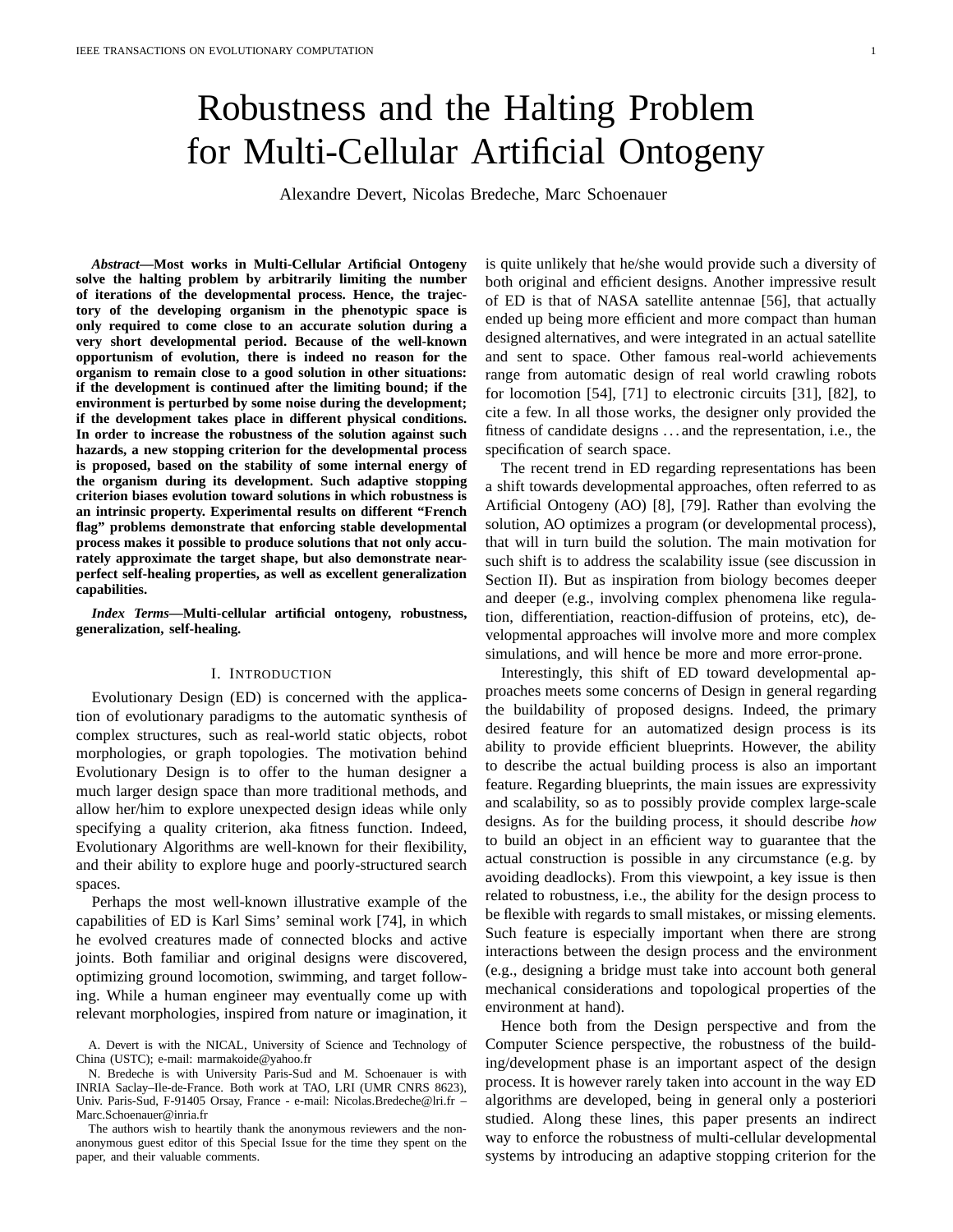developmental process. The impact of this criterion on the robustness of the underlying ED algorithm is experimentally studied on some "French flag" problems [84], [62], focusing on the sensitivity to perturbation of the development itself (i.e., self-healing in the presence of noise) and scalability with respect to the environment. The main goal of the paper is to explore the link between the halting problem and the robustness of the developmental sequence, and to assess the usefulness of a stopping criterion enforcing a stable development sequence by demonstrating that it ensures robustness while preserving the solution quality.

The paper starts with a general overview of ED challenges and issues in Section II, then focuses on the multi-cellular approaches, and details the flag problems in Section III. Section IV introduces the energy-based stopping criterion. Experiments on different instances of the flag problem are provided in Section V, where the cell controllers are evolved by the standard *NEAT* algorithm, and in Section VI, using an original diffusion-based control. Section VII provides some comparative results involving other stopping criteria from the literature, and the paper ends with some conclusions and hints for further research.

# II. TOWARDS DEVELOPMENTAL ENCODINGS

The use of evolution in design dates more than 40 years ago, as summarized in John Frazer's impressive book [26]. However, the field of Evolutionary Design has really started to draw interest from the EC community in the middle of the 90's. In all ED approaches, the goal is to find some objects, structures, or shapes that fulfill some physical requirements. The *phenotypes* of the evolutionary process are hence the descriptions of those structures. But ED approaches can be distinguished by the type of *genotypes* they evolve, i.e., the type of encoding that is used to represent the phenotypes.

**Direct encoding** refers to encodings where the genotypes are very close to the actual descriptions of the structures. The representation is thus quite explicit, and, more importantly, is human-understandable. There is a strict matching between the elements of the actual construction and the elements of the genotype. However, when using direct encoding, the morphology of a four-legged robot would be encoded with four repeated definitions of a leg, and one definition of a body.

**Indirect encoding** considers more compact representations, and the genotypes needs to be somehow interpreted to generate an actual construction plans. Though the genotypes are in general not human-readable, indirect encodings generally allow some re-use of elements. For instance, the leg of a four-legged robot could be encoded only once, and re-used four times. Of course, using a more compact description will lead to a high number of inter-dependencies between the elements of the encoding, and will thus tend to violate the *strong causality* principle, i.e., increase the probability that one 'small' genotypic variation can lead to a very 'large' modification of the whole structure. However, it is hoped that the benefits in term of scalability will dominate the drawbacks.

While direct encodings provided an efficient way towards building real world objects due to their intrinsic simplicity,

indirect encodings looked more promising with regards to scalability. At the end of the 90's, both direct and indirect encodings were explored at the same time. However, because direct encoding are close from the human engineer's view, they were used by most of the early achievements in ED, including two- and three-dimensional objects such as Lego bridges and cantilever structure [27], [28], [67], tables, cars, optical prisms and various 2D or 3D assemblies of cubic elements [5], tensegrity structures [66], wind turbine blades [18], [70], as well as the examples already described in the Introduction, that were actually built: antennae [56], and the Golem crawling robot [71], [54].

However, such direct representations suffer from several drawbacks. Firstly, the size of the genotype is the number of elements of the phenotype. Indeed, most of the works cited above feature only small assemblies - the Golem crawling robots [54], for instance, are composed of only a dozen of elements. Some more compact representations involving higher levels of descriptions have been proposed (e.g., Voronoi diagrams for chairs [35], [36], problem-specific rotationoriented representation for optical fibers [57]). However, such representations, that can be seen as intermediate between direct and indirect representations, did not address [35], [36], or only partially addressed, in an ad hoc fixed way [57]) the second limitation of direct representations: the lack of modularity and re-use of elements. In the meantime, several authors [4], [39], [53] had identified and discussed the need for more powerful representations, and advocated indirect encodings. More precisely, several key features were identified that would guarantee efficient encodings (as stated in [39], [53]):

**Modularity**: well-identified localization of a specific (functional or structural) element;

**Regularity**: repetitions, or at least similarities, observed in the description;

**Hierarchy**: recursive composition of a structure and/or function.

**Developmental representations** are an answer to those arguments: the basic idea is to evolve a construction process rather than a construction plan, putting the emphasis on dynamic building systems rather than static representations. A first consequence is that the genotype length is now related to the structural and/or functional complexity of the target phenotype, rather than to its size.

The definition of this approach, often referred to as Artificial Embryogeny [4] or Artificial Ontogeny [8], [79] ("AO" for short), is two-fold depending on the nature of the building process encoded within the genome (definitions are inspired from [4]):

**Explicit Artificial Ontogenies** directly evolve the construction process as a program. Early famous examples include Cellular Encoding to grow Artificial Neural Networks [33], and Genetic Programming for the design of analog circuits [47]: the genotype is a list of instructions that are interpreted to grow direct acyclic graphs. Cellular Encoding has been mostly used to grow Artificial Neural Network for various robotic control tasks such as hexapod walk [32], [45] or inverted double pole balancing [34].

**Implicit Artificial Ontogenies** evolve a set of simple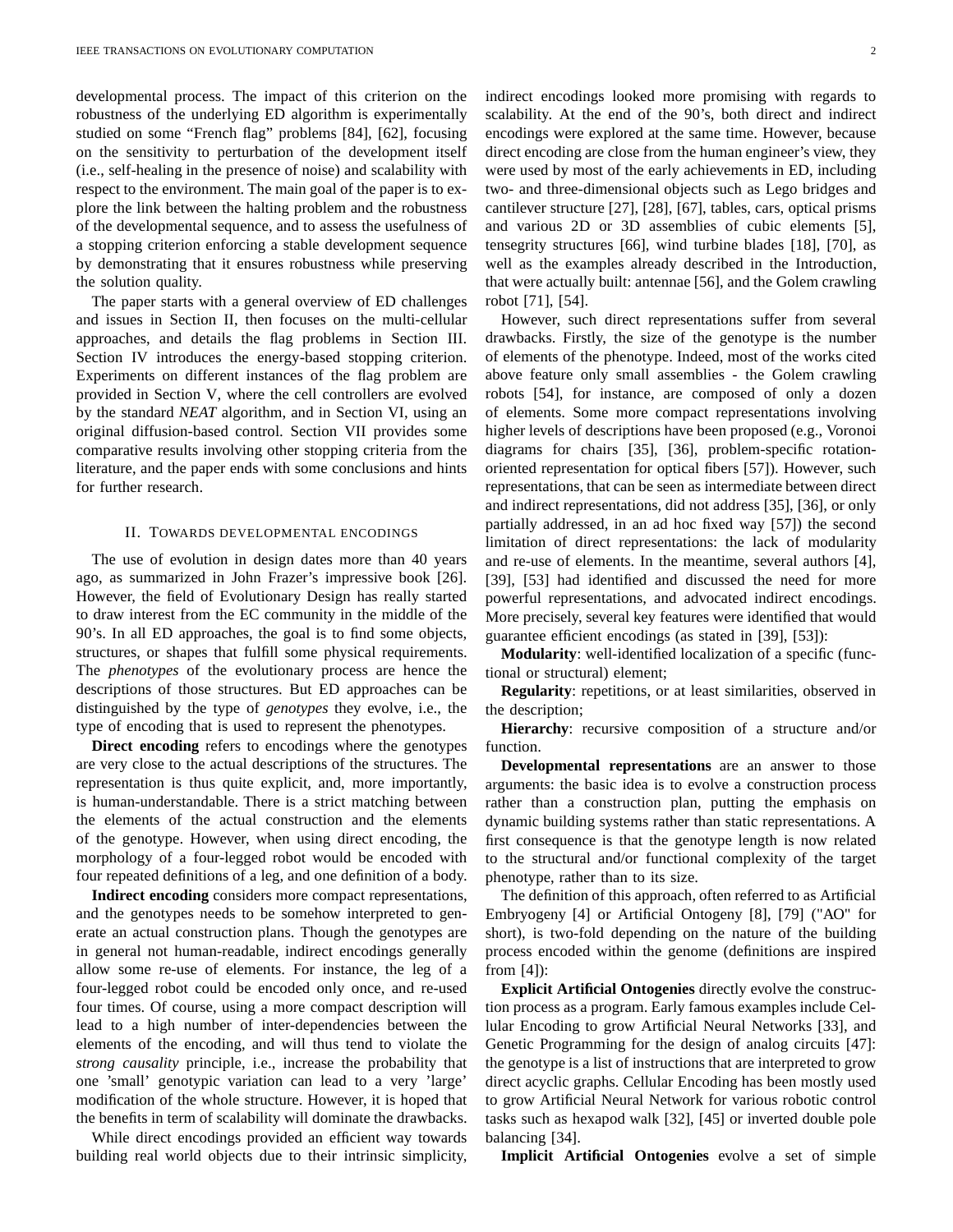rules which are then iteratively applied to each element of the growing solution. As opposed to explicit ontogeny, the growing process is here *distributed* over the elements, something that might greatly impact both performance and scalability [4]. The two main alternatives to implicit AO todate use either grammar-based encodings or more biologicallyinspired "cellular" representations:

- **Grammar-based** or **L-system based** Developmental Design use Context-Free-Grammar, of L-systems (formal systems that share many similarities with formal grammars [52]) and provide an easy way to recursively build complex structures. While originally used for simulating artificial plant development, evolvable L-systems or, more generally, grammar-based developmental systems, have been applied in the seminal work of Karl Sims to evolve the morphologies of artificial creatures [74], work that had some recent followers [59], [51], [48]. Other application regard Lego structures [68], [69], table design [38], robot design [40], antennae design [55] (as a follow-up to [56]) and architecture form generation by combining a variation of L-system with Grammatical Evolution [65].
- **Multi-Cellular** Developmental Design takes an even tighter inspiration from developmental biology, mimicking the way cells grow, migrate, divide, differentiate, and regulate and be regulated by other cells from the organisms. Recent achievements include variations over Genetic Regulatory Networks to design 3D lens shape [21] and box-pushing robot [8]; optimization of various kind of Cellular Automata for designing skyscrapers [42], [43], [44]. Also, recent works investigated artificial ontogenic processes in interaction with the environment such as growing and/or stabilizing metallic truss structures under mechanical stress [46], [16], [81] and environment-guided development of heat-protecting walls [22].

Some works cited above are explicitly based on a distributed variant of Gene Regulatory Networks (GRN) for automatic conception of robot morphologies [19], [8]. However, it should be noted that most works within the Evolutionary Computation that use the GRN paradigm ( e.g. [72], [7], [20], [3], [49], [50], [17], [73], [58], [63]) do not pertain to multi-cellular developmental design, as the resulting network is created in a centralized fashion through a one-pass interpretation process of the artificial genome, in contrast with the distributed construction within the multi-cellular developmental approaches.

Of course, this taxonomy bears some limitations, and does not include all works that reclaim from Artificial Ontogeny, such as algorithm that actually embed an ontogenic process based on heuristics during the genotype-to-phenotype mapping (e.g. neural connection growth depending on external stimulation [64]). A noteworthy exception is the HyperNEAT algorithm [77]. This algorithm has already provided impressive results and interestingly stimulating discussion as to what level of abstraction is relevant when considering Artificial Ontogeny. HyperNEAT successfully captures key features from Artificial Ontogeny, but in a static way: NEAT-optimized Compositional Pattern Network (CPPN) [76] "develop" in a onepass genotype to phenotype mapping, bypassing the temporal developmental sequence featured in Artificial Ontogeny works. While this may be limited whenever strong interactions with the environment are required, the issue of the relevance of the price of the temporal developmental sequence remains open, and may well depend on the problem at hand.

#### III. ROBUSTNESS AND THE FLAG PROBLEM

# *A. Issues in Developmental systems*

As stated in previous Section, a developmental system evolves a construction process, rather than a plan. In other words, the genotype also encodes the mapping process from genotype to phenotype. Furthermore, this mapping can be viewed as a dynamical system in the space of phenotypes, and the goal of evolution is then to tune this dynamical system toward an end point (a phenotype) that is somehow optimal for the fitness at hand. A first issue is that of the Halting Problem for this dynamical system. But other important issues from the applicative point of view are the various robustness issues, with respect to the initial/varying environmental conditions (i.e., what is the influence of error/noise during development?), and with respect to scalability (i.e., what would be the result of applying the same ontogeny process with larger environmental resources like energy, size, etc?). Of course, if neither scalability nor noise- and fault-tolerance are issues, a developmental encoding can be simply viewed as some kind of compression process of the phenotypes. Otherwise, addressing robustness issues requires some stability and generalization properties of the dynamical system with respect to environmental and experimental conditions: to some extent, the result of the developmental process should not vary abruptly under slightly modified conditions. Roughly, this distinction can be formulated as comparing careful design of precise trajectories (i.e., uncompressing process) and designing basin of attractions towards approximate or exact solutions (i.e., developmental solutions with generalization abilities).

The scope of this work is to study the robustness issue of Multi-Cellular systems within the particular framework of the so-called "French Flag" problem. This problem takes inspiration from developmental biology with the study of the influence of morphogens in the development of a cell [85], [86]. This setup has been used over the years in various contexts in Computer Science [52], [2], [37], and has been introduced to Evolutionary Design by Miller [60] as a privileged experimental sandbox for Multi-Cellular Developmental Systems. It provides a clear and well identified setup which makes it possible to study specific issues of general interest to Developmental Design.

# *B. The Multi-Cellular Flag Problem*

The Flag problem can be defined as an optimization problem where the goal is to find the update rules for a two-dimensional continuous Cellular Automata so that the whole CA state converges to a target pattern (e.g. French, Norwegian, Japanese flags, geometric shapes, etc). Given the loose inspiration from real world embryogeny, the system is usually described using a biologically-inspired lexicon: an *organism* is made of identical units, aka cells, that are spatially arranged with a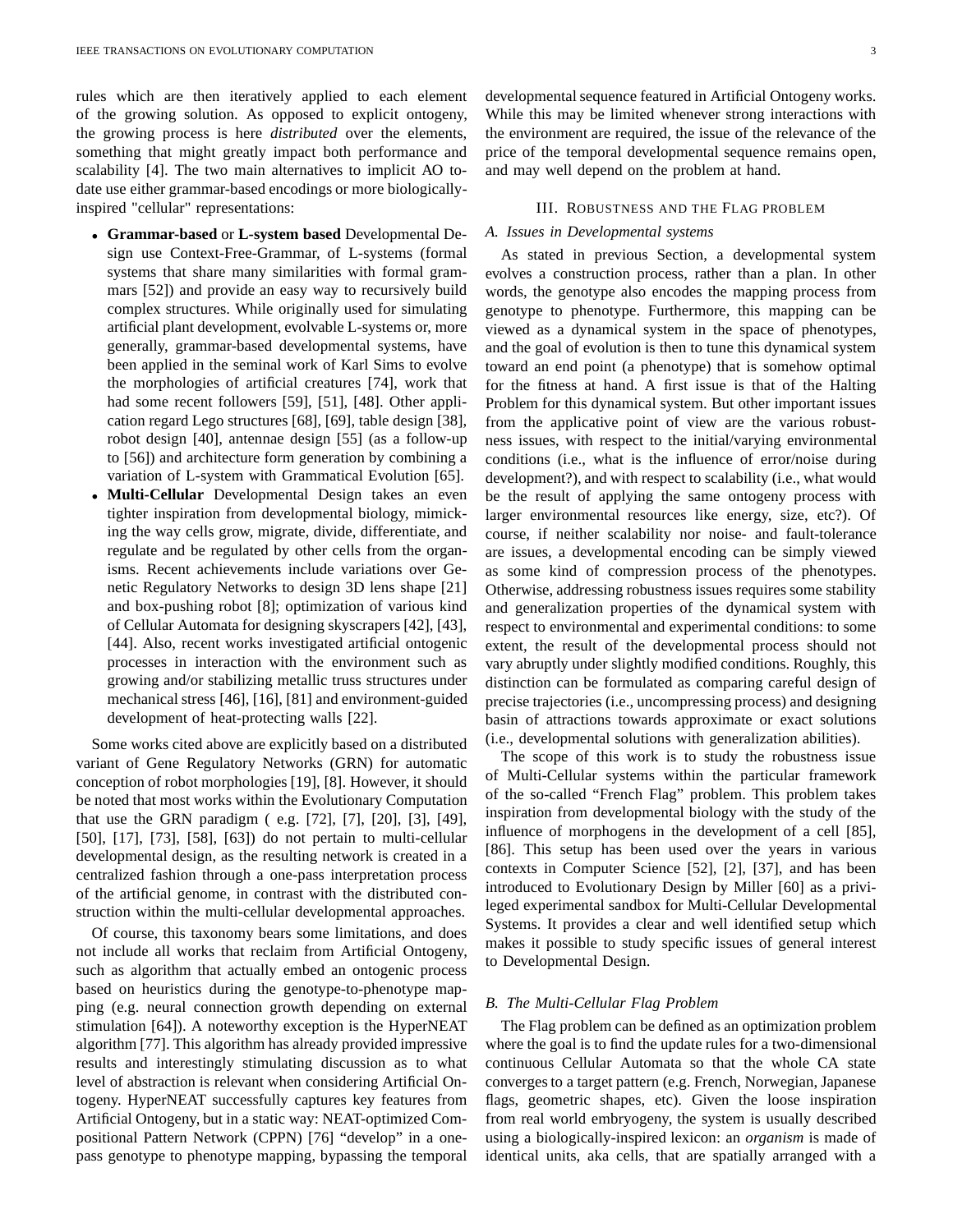TABLE I PROPERTIES OF REPRESENTATIVE WORKS WITH THE MULTI-CELLULAR FLAG PROBLEM (NON-EXHAUSTIVE LIST) .

|                                      | Miller et al. [60]                                      | Gordon et al. [29]                                                                                                | Federici et al. [23]                                                                                 | Chavoya et al. [11]                                       |  |
|--------------------------------------|---------------------------------------------------------|-------------------------------------------------------------------------------------------------------------------|------------------------------------------------------------------------------------------------------|-----------------------------------------------------------|--|
| setup                                | $32 \times 32$ , 9 steps                                | $20 \times 20$ , n/a                                                                                              | $32 \times 32$ , 12 steps                                                                            | $33 \times 33$ , 100 steps                                |  |
| states                               | binary string                                           | binary string                                                                                                     | real valued vector                                                                                   | 1 bit and 2 reals                                         |  |
| neighbourhood                        | 8                                                       |                                                                                                                   | 8                                                                                                    |                                                           |  |
| function<br>update<br>representation | Boolean logic circuit<br>and diffusion                  | implicit boolean tran-<br>sition table                                                                            | Multi Layer Percep-<br>tron and diffusion                                                            | Gene Regulatory Net-<br>work                              |  |
| cell states update<br>order          | asynchronous, deter-<br>ministic order                  | N/A                                                                                                               | cell<br>asynchronous,<br>age order                                                                   | asynchronous,<br>random order                             |  |
| ontogeny control                     | fixed number of de-<br>velopment steps given<br>by user | when steady-<br>stop<br>reached<br>and<br>state<br>of<br>fixed<br>number<br>development<br>steps<br>given by user | carried<br>development<br>through stages, fixed<br>number of develop-<br>ment steps given by<br>user | self-tuned (evolved)<br>or fixed number of<br>development |  |

given topology (only fixed neighborhoods will be considered here). Cells communicate with their neighbors, exchanging vectors of real values, termed *chemicals*: A given cell sends chemicals to nearby cells and, in turn, receives chemical vectors from each of its neighbors. Global information is thus only transmitted through local interactions. In particular, cells are not aware of their position, though some cells may be used to bootstrap global positioning because of specific positions (e.g. cells at the borders or at the corners of the environment). To some extent, this setup can be related to the reactiondiffusion models [83], with the notable difference that cells are physically modeled (i.e., the environment is a discrete 2D grid rather than a continuous substrate). The motivation behind using the flag problem is that it provides a common ground for studying crucial features on artificial developmental processes, while remaining simple enough for visualization and understanding purposes, and yet still being able to yield complex dynamics.

Figure 1 gives an example of environment and cell input/output, assuming the topology is defined with von Neumann neighborhoods. Time is discrete, and the updates of the cells are synchronous. Of course, there exist many other ways to define the environment, with regards to the neighborhood (e.g. von Neumann, Moore, Margolus, totalistic or not, etc), the update scheme (synchronous, asynchronous, etc.) and the developmental flavor (with or without spatial development). The development of an organism is illustrated in figure 2: the whole organism starts from an initial state where all cells are undifferentiated, and ends to a shape that is close to the half-discs target (see Section V-B). In this example, differentiation starts from border cells and diffuses to the center of the organism<sup>1</sup>. Then again, various approaches have been explored regarding the update rule, including Cartesian GP [60], Artificial Neural Networks [23], [14], [15], rulebased [29], [10] and GRN-inspired [9], [6], [11], [25]. Table I gives a summary of the main properties of major contributions to the multi-cellular flag problem.

In this work, as in many others, the fitness (to be minimized) is the distance between the fully developed organism and the target image, formally defined as:

$$
\sqrt{\frac{\sum_{x=1}^{\text{width}} \sum_{y=1}^{\text{height}} (I_{\text{org}}(x, y) - I_{\text{target}}(x, y))^2}{\text{width*height}}}
$$
 (1)

where  $I_{\text{org}}$  is the image described by the organism once development has come to a halt, and  $I_{\text{target}}$  the target image, both of them being width\*height matrices of gray levels in  $[0, 1]$  (the fitness hence also lies in  $[0, 1]$ ).



Fig. 1. Cell input/output (left) and von Neumann neighborhood topology within a population of homogeneous cells in a 2D environment (right).

| <b>THEFERD</b> |  |
|----------------|--|
|----------------|--|

Fig. 2. A developmental sequence (target: "half-discs")

### *C. Halting the developmental process vs. Robustness*

As already mentioned, time is considered discrete: during one developmental step, all cells update the quantities of chemical they will send to their neighbors at next step, based on their current state and the chemicals received from their neighbors. A critical issue is hence when to stop such developmental process.

One of the simplest stopping criteria for the development phase is to a priori set a number of development steps, as was done in most of the previously cited works (see Table I). However, one of the motivations for using Artificial Ontogeny approaches is their promise for robust and scalable solutions (Section III-A above). In the context of the Multi-Cellular developmental systems applied to the Flag problems, scalability can be seen as the ability of the system to reach

<sup>&</sup>lt;sup>1</sup>It should be noted that development is defined as a temporal process of differentiation through time, and does not automatically imply (while it may also be possible) a spatial process of organism growth through cell duplication.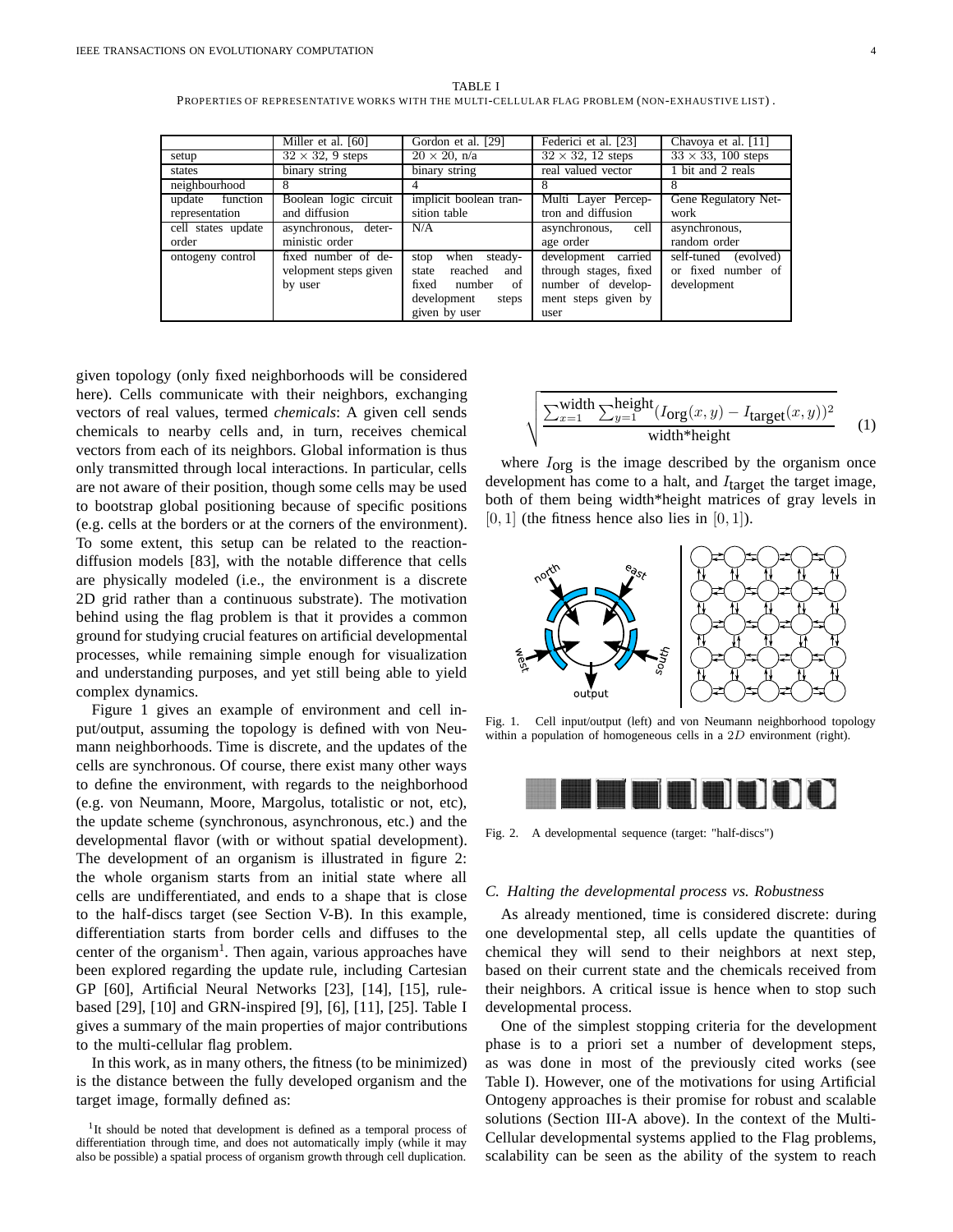the same target pattern at several scales. An essential step toward scalability is achieved by using the same controller and the same initial state for all cells: the genotype size is then independent from the pattern size. But larger patterns also imply longer development times: it is very unlikely that the same number of development steps will be required for development at different scales (e.g. from  $16 \times 16$  to  $32 \times 32$ environments) and a fixed number of development steps may thus hinder the scalability properties of the method.

Some works have explored alternative stopping criteria, such as self-tuning of the number of developmental iterations [10] (i.e., include it into the genotype and let evolution tune it), or stopping whenever a fixed point or limit cycle is detected before some maximum number of iterations [30] (but relying on randomness, i.e., without explicitly enforcing the occurrence of such a stable state). It should also be noted that works in different field of Artificial Ontogeny (e.g., modeling artificial Gene Regulatory Networks) also tackled the issue of evaluating development stability during a limited period of time [62], [80]. These approaches relied on minimizing target matching during *several* arbitrary chosen iterations to favor transient (or possibly definitive) stable configurations (see Section VII for further discussions).

But another important issue is that of robustness with respect to perturbations of the initial/developmental conditions. When considering a fixed number of developmental steps, such robustness can only be assessed a posteriori [61], [24]: Some of the solutions obtained in those works do admit a steady-state of the developmental process, acting as a loose attractor: carrying on the development after random perturbations of the organism does produce patterns resembling the initial target (e.g. the 3-bands French flag), though in some kind of degenerated ways (repeated encapsulated patterns, or stretched patterns). However, while these experiments gave promising results with respect to self-repairing, they failed to demonstrate full recovery within different initial and/or experimental conditions. Our claim is that this is because the stability of the dynamical developmental process is not enforced during evolution, and the proposed approach aims at incorporating stability in the developmental process through its stopping criterion.

## IV. FROM EVOLVED STABILITY TO ROBUSTNESS

When considering the developmental process of a given multi-cellular organism as a dynamical system in the space of all possible phenotypes, the above limitations of setting a fixed number of developments steps as stopping criterion can be rephrased as follows. The only requirement on the dynamical system is that the trajectory of the developmental process is as close as possible from the target phenotype at a given point in time, without any constraint on the complete trajectory. In particular, there is no reason for the system to remain close to the target pattern after the required number of development iterations. Furthermore, there is no reason for the trajectory to be stable, in the sense that the system would stay close to the original trajectory after some random perturbation during the development process, or come back to the target

phenotype if the phenotype is perturbed after development is complete. And of course, as already argued, there is little chance that the trajectory comes close to the target phenotype when the physical environment is changed, e.g. grid scale is modified, as the number of iterations required to reach a given pattern obviously depends on the size of the pattern pixelwise. To summarize, in multi-cellular approaches that use a fixed number of iteration steps for the developmental process, there is no incentive whatsoever for robustness, be it robustness against noise during the development process, robustness against perturbations posterior to the development (aka selfhealing), or robustness with respect to the environment. And because evolution is known to be opportunistic, if there are ways to minimize the fitness that are more easily reachable in the genotypic space than the ones that are robust, evolution will favor these.

Because the robustness of the developmental process is clearly linked to the stability of the underlying dynamical system in the phenotypic space, one way to reach stability is to favor, through the selection process, those dynamical systems that converge to a fixed point (i.e., a stable configuration), or at least that reach a stable basin of attraction. Robustness issues can then be reformulated as sensitivity to initial conditions and perturbations (stability then depends on the width of the basin of attraction), and dependency on the experimental conditions (convergence towards a stable state should hold if the scale is changed – though the resulting fixed point of convergence might slightly vary).

# *A. Energy-based stopping criterion*

The mechanism that is proposed here in order to reach the dynamical stability was first described in [14]: during the course of evolution, only genomes leading to stable configurations are considered. Stability is determined according to the cell activity: an *"energy level"* is computed at each time step, measuring the variations of input/output chemical concentrations over a time window. The activity of the organism is defined as the total variation of the energy levels of all cells over time. It is expected that the organism has reached a stable state (or a stable basin of attraction) whenever the activity is stable (or varies very slowly).

Along this line, an *energy measure* of the multi-cellular organism is computed at each developmental step. If the variations of the energy value of the organism are very small over some time window, the development is stopped, as it is likely that development reached a steady state. In the current setup, a simple and a general formulation of energy can be devised from the sum of the squared values of all the cell states. A steady state is detected from the standard deviation of the energy over a time window (up to some tolerance): if the standard deviation is lower than a given threshold  $\varepsilon$ , development is considered to have reached a steady state and halts.

More formally, the proposed stopping criterion is formulated as follows. Let  $state(c, t)$  be the state of cell c at time t, defined as the vector of both internal (e.g. neuron activities here, see Section V) and external (e.g. input and output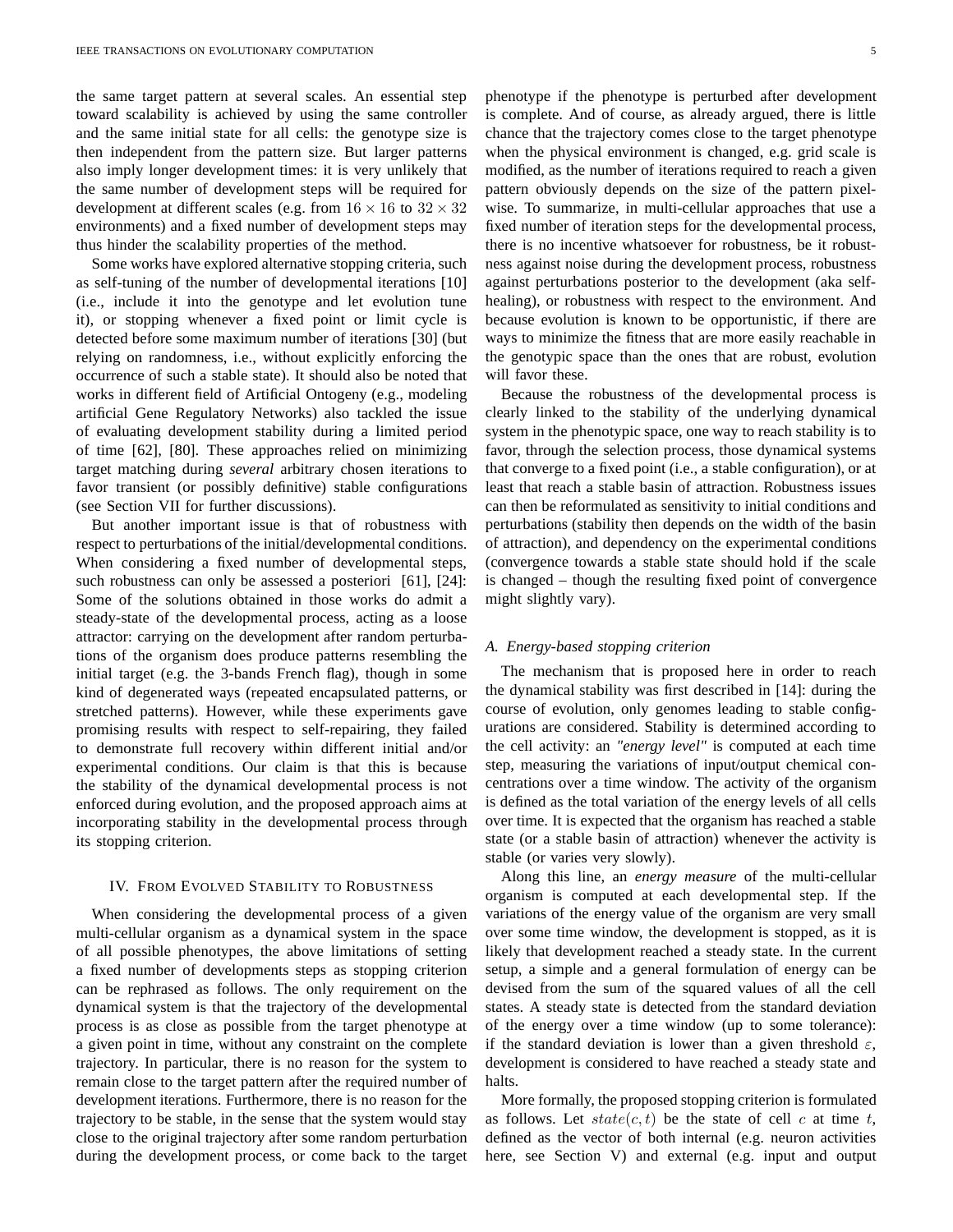chemical concentrations) values. The energy of the organism, made of  $N_{cells}$  cells, at a given time t, is given by:

$$
e(t) = \sqrt{\sum_{c=1}^{N_{cells}} ||state(c, t)||^2}
$$
 (2)

where  $\lVert \cdot \rVert^2$  the Euclidean norm in the state space.

The average  $\overline{e}(t)$  and standard deviation  $Var(t)$  of the energy of the organism at time  $t$  are then computed using a time window of size k:

$$
\overline{e}(t) = \frac{1}{k} \sum_{i=t-k}^{t} e(i)
$$
 (3)

$$
Var(t) = \sqrt{\frac{1}{k} \sum_{i=t-k}^{t} (e(i) - \overline{e}(t))^2}
$$
 (4)

The development then stops at time t whenever  $\text{Var}(t) < \varepsilon$ , for a user-defined threshold  $\varepsilon$ .

In practice, a time window of size at least  $k = 16$ , with a tolerance  $\varepsilon = 10^{-15}$ , were experimentally found sufficient for all experiments presented in the following. Furthermore, as expected, all organisms that were evolved using this stopping criterion actually remain stable even if many more iterations were allowed.

After the energy measure has been defined, the issue of enforcing stable development within a finite time is yet to be addressed. Indeed, some candidate controllers might lead to periodic or chaotic dynamics, and no steady state will ever be reached in such a case (this is particularly true in the early generations). In order to address this issue, an upper bound for the maximum number of development steps is enforced. This bound is one order of magnitude above the number of iterations that would be necessary for all cells to communicate. For instance, for the  $32 \times 32$  patterns considered in the following, the upper bound is set to  $T_{max} = 1024$ , i.e., long enough to allow a signal to travel 32 times from one side to the other of the organism. Organisms for which the developmental process never triggers the stopping criterion within the maximum allowed number of development iterations are heavily penalized, and are likely be eliminated in next selection steps, at least if some other genotype do fulfill the developmental stopping criterion.

Note that the stability is only indirectly enforced in the fitness, as no explicit (un)stability measure is added to the fitness, introducing an additional parameter to balance between matching accuracy and stability. Here, the accuracy fitness is only computed after stability has been reached: The underlying hypothesis is that stable developmental sequences must be enforced even before the matching error is minimized. Evolutionary search for accuracy only occurs within stable phenotype, in order to address robustness issues.

# *B. Methodological and Experimental Roadmap*

The rest of the paper aims at experimentally validating the energy-based stopping criterion. Next two Sections describe a

set of experiments based on this stopping criterion using two controller optimization methods. The primary motivation is to evaluate the relevance of the stopping criterion with regards to robustness to noise, i.e., checking the variations of the results when adding noise in the experimental conditions of the development, and scalability, i.e., running the development in larger environments without any further optimization.

The developmental model used hereafter is a cellular automaton on a fixed  $32 \times 32$  grid, with von Neumann neighborhood. All cells start with the same initial condition (there is no *spatial* growth). Each cell is endowed with an update rule modeled after a discrete-time (possibly recurrent) Artificial Neural Network (ANNs) with sigmoidal activation function that takes as input the concentrations of chemicals from its four neighboring cells, and provides continuous output values for chemical concentrations and differentiation (gray scale level determining the final 'color' of the cell for comparison with the target 'flag'). The genotype of the organism describes the neural network, that is common to all cells. All cells also share the same initial activation: the model is that of an homogeneous continuous automaton. The choice of ANNs as controllers is motivated by their well known theoretical properties [41] and by the availability of efficient and widely recognized neuro-evolution algorithms [78].

Two neuro-evolutionary algorithms will be under scrutiny. First, the state-of-the-art NEAT algorithm (Section V), which is recognized as a standard for comparison; Second, a variation of a simple neural-network based approach where the focus is put on heuristics to build up relevant inputs, inspired from reaction-diffusion systems (Section VI). In each of these approaches, robustness issues are investigated and discussed. In both setups, the evolved part is the cell controller itself, i.e. the weights and/or topology of the neural network that maps cell inputs (i.e. incoming chemical concentrations) to cell outputs (i.e. emitted chemical concentrations and color).

Investigating two different controller types is motivated by several considerations. Firstly, the relevance of the energybased stopping criterion with respect to efficiency and robustness must be clearly identified and separated from possible bias from the controller model. Secondly, the intrinsic mechanisms required, and possibly evolved with NEAT are investigated from a different perspective by considering reaction-diffusion communication scheme and a simple multilayer Perceptron as controller. This enables to pinpoint the main difficulty when optimizing the cell update function (i.e., the communication scheme) and also provides some insights into the balance in the trade-off between what can be handcoded in the model and what should be left for evolution to optimize.

Next two Sections V and VI follow the same overall organization, starting with a description of the model and the optimization method, then presenting the particular elements of the experimental setup, and finally discussing the results. Lastly, Section VII provides an in-depth study of the energy stopping criterion, focusing on the specific dynamics of the developmental systems. In particular, development with a fixed number of iterations, a usual practice in the literature, is revisited from this perspective. Other alternative methods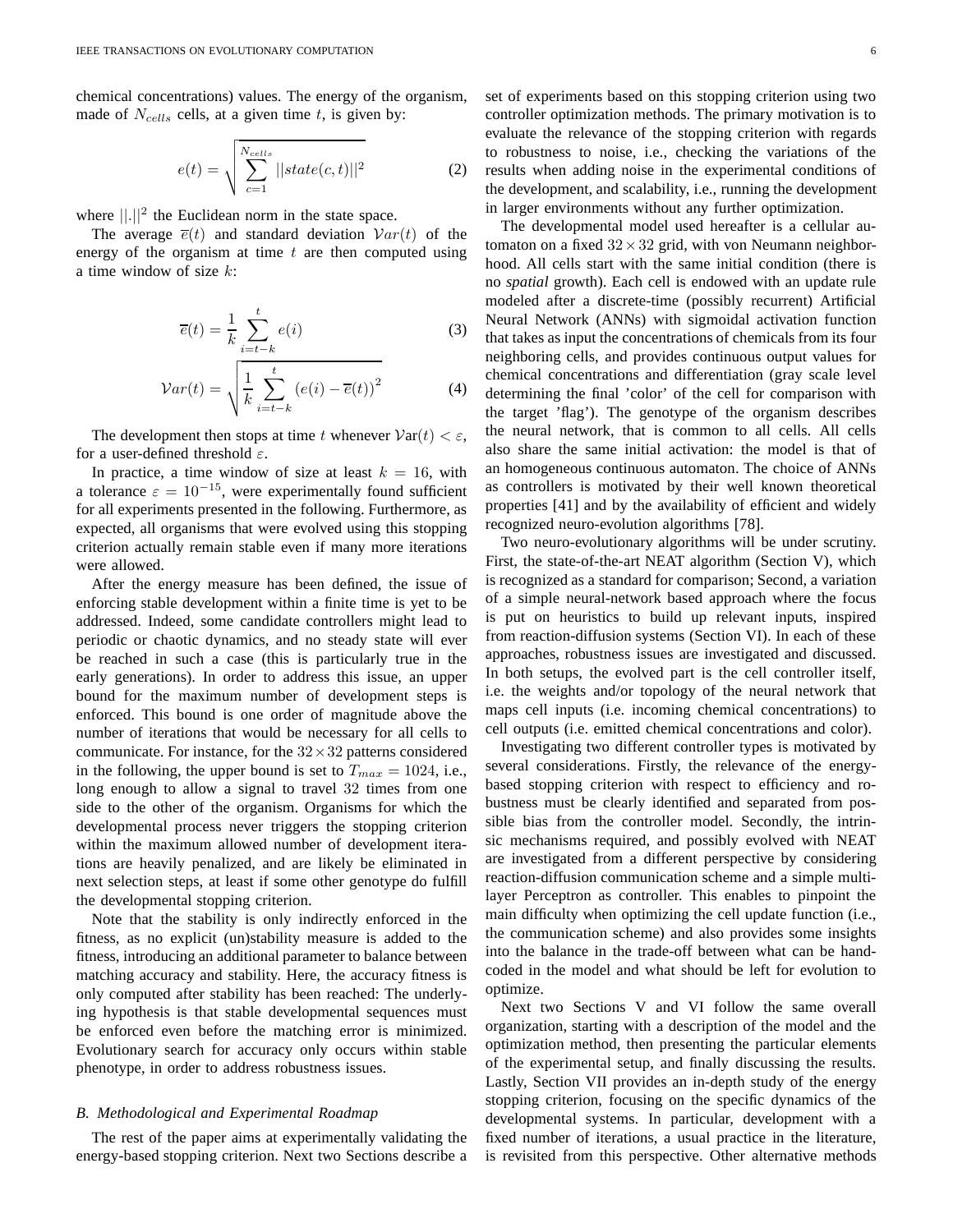are reviewed, too, and elements of comparison are provided. Importantly, the hypothesis underlying the present work, that relates stable development to robustness, is validated and discussed.

# V. NEURAL NETWORKS AS UPDATE FUNCTIONS: NEAT

This Section presents a first set of experiments, using *NEAT* algorithm [75] to optimize both the topology and the weights of the discrete-time recurrent ANN that controls all cells in the fixed-layout organism.

# *A. The model*

At a given development step, each cell receives some inputs (chemical concentrations from neighbor cells), updates its internal states (the activation values of all neurons of its own ANN controller) and emits outputs (the chemical concentrations it will send to its neighbors at next step, and its 'color'). The chemical concentrations are received and emitted instantaneously (there is no delay between steps), and the cell 'color' is a single real value that is interpreted as its color, to be compared to the corresponding pixel color of the target shape (Equ. 1). All values lie in  $[-1, +1]$ , except for the cell color, which is linearly normalized in  $[0, 1]$ . Initially, all chemical concentrations are set to zero. The organism is updated in a synchronous fashion: all cells are updated synchronously, by taking as inputs the current chemical levels of their four neighbors, and using their ANN controller to set the chemical levels they will emit at next step, and update their color. The development stops according to the criterion defined in Section IV-A, i.e., it stops whenever the standard deviation of the energy over the last 16 steps is below  $10^{-15}$ , or the maximum number of steps is reached. The fitness is computed according to Equ. 1, and penalized by a large value if the energy criterion did not trigger before the maximum number of steps.

The optimization of the ANN controller is handled by an Evolutionary Algorithm. However, several practical studies [12], [33], [75] have demonstrated that the topology can have a critical impact on the performance of an ANN, despite the theoretical properties of simple feed-forward Perceptrons. Furthermore, the state-of-the-art Evolutionary Algorithm *NEAT* [75] is easily available, and is well known to provide efficient results on a wide range of tasks. It was hence chosen here.

*NEAT* enables the optimization of both feed-forward and recurrent topologies. It relies on a direct encoding of neural network topologies, that are evolved using a non-standard evolutionary optimization engine. The main feature of *NEAT* is that it explores the topologies from the bottom-up: starting from the simplest possible topology for the problem at hand, it performs variations by adding neurons and connections to the existing network in such a way that the behavior of the network is preserved as much as possible, thus exploring the space of topologies in a conservative manner.

#### *B. Experimental Setup*

In order to explore different flavors of the developmental model at hand, four instances of this model are considered,

TABLE II NEAT PARAMETERS

| Population size                         | 500         |
|-----------------------------------------|-------------|
| Max. number of evaluations              | 250000      |
| Reproduction ratio per species          | 0.2         |
| Elite size per species                  |             |
| Crossover prob.                         | 0.15        |
| Add-node mutation prob.                 | 0.01        |
| Add-link mutation prob.                 | 0.01        |
| Enable-link mutation prob.              | 0.045       |
| Disable-link mutation prob.             | 0.045       |
| Gaussian weights mutation prob.         | 0.8         |
| Std. dev. for Gaussian weight mutation  | 0.1         |
| Uniform weights mutation prob.          | 0.01        |
| Distance parameters for fitness sharing | $1.0 - 1.0$ |



Fig. 3. The four  $32 \times 32$  targets used for the experiments

and optimized using *NEAT*. They differ by the type of ANN (feedforward or recurrent), and the number of chemicals exchanged between cells (1 or 2), and are respectively termed

- *1-ffwd*, for feedforward ANN, using 1 chemical;
- *1-recurr*, for recurrent ANN, using 1 chemical;
- 2-*ffwd*, for feedforward ANN, using 2 chemical;
- *2-recurr*, for recurrent ANN, using 2 chemical.

Classically, like for most computational approaches to complex system modeling, there are (at least) two possible causes of error in the proposed approach: the *modeling error* (there might not exist any fixed point of the multi-cellular developmental systems under study that can approximate the target image); and the *method error* (even if a good solution does exist, the evolutionary optimization of a neural network using *NEAT* might not be able to approximate it). *Numerical errors* will be neglected here.

In order to try to discriminate between the modeling error and the method error, a fifth model is also considered: it involves no chemical, nor any exchange of information between neighboring cells. Instead, all cells receive as inputs their  $(x, y)$  coordinates on the grid. While this does not qualify as a spatially distributed artificial ontogenic process (as it is fully informed), it nevertheless provides an upper-bound baseline for evaluating all other experimental setups. In the following, the results of this model will be considered as reference results, as it is not expected that any developmental approach can ever beat a totally informed model if using the same optimization tool. This experiment is termed *neat-non-dev* from now on.

All five models described above are run on the four target patterns showed on Figure 3. These targets are loosely inspired from existing experimental settings, and provide challenges of gradual difficulty, from the easy *two bands* target to the more challenging *half-discs* target. All results presented in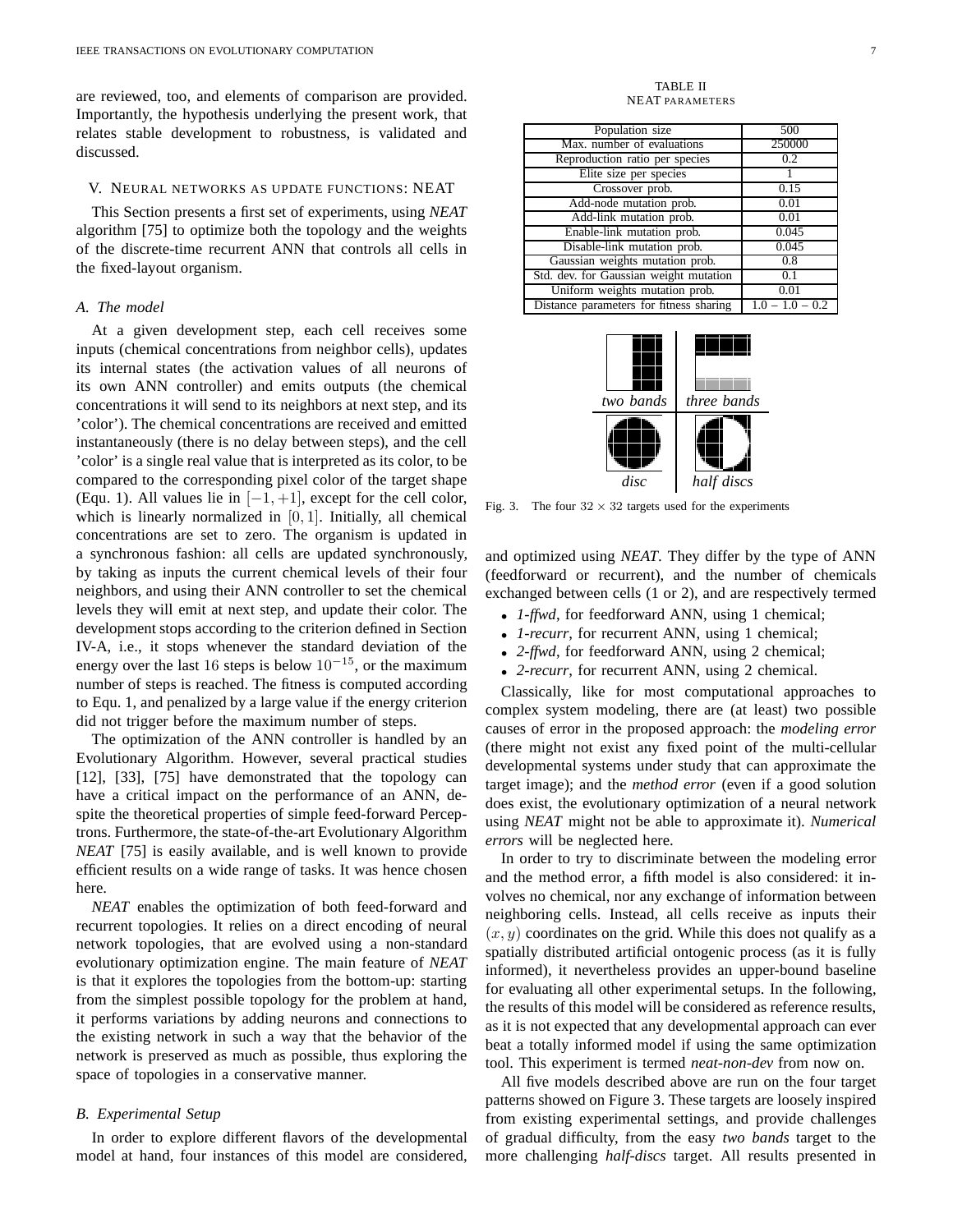

Fig. 4. Self-healing on the three-bands problem for the recurrent NN and 2 chemicals

the following are statistics gathered over 16 independent runs. *NEAT* was used with its default settings, recalled in table II.

It is worth noticing that during all runs, no bloat (i.e. uncontrollable structure growth with no functional advantages) was ever observed within *NEAT* genotypes. The mean size of the networks (measured by the total number of edges between neurons) gently grew from its starting value (between 5 and 10 depending on the model) to some final value below 40 – the largest experiment reaching 45. This first result confirms the robustness of this optimization tool, but also, to some extent, demonstrates the well-posedness of the problems that are given to *NEAT* (bloat during ANN topology optimization can be a sign of over-fitting some ill-described data).

### *C. Results and discussion*

Figure 5 shows that for each target, the method was able to provide stable results. The first consideration is that all runs were successful at finding self-terminating developmental sequences. Also, it could be feared that hundreds of iterations would be needed before stabilization even for the best solutions found by the algorithm due to the hard-coded limitation of 1024 developmental iterations. The fact is that all the evolutionary runs showed that the whole population quickly features a large majority of organisms that do stabilize within a few dozens iterations. For the easy *three bands* problem, around 40 iterations are enough, whereas for the more difficult *half discs* problem, about 120 iterations are needed (and enforced by evolution in all runs).

The coordinate-informed non-developmental approach always provides better matching scores with less evaluations. This was of course to be excepted, since the problem solved through development is by far harder. The non-developmental solution provides an over-confident bound of the difficulty to match a given pattern using a given optimizer.

The *two bands* target seems to be an easy problem: the convergence is very fast for the four settings, and the accuracy quite close to the that of the non developmental approach. Three of the four models reached a pattern matching score of 10<sup>−</sup><sup>3</sup> , which is a qualitatively convincing match.

Results with the *three bands* target are less enthusiastic: the median best solution does not reach the  $10^{-3}$  matching score, although some of the runs actually did. All 4 settings tend to lead to optimization that stalls after 100 000 evaluations around a  $2 \times 10^{-2}$  matching score. In contrast, the non developmental approach can still reach a pattern matching score of 10<sup>-3</sup> in less than 150 000 evaluations.

Things get even worse for the *disc* target. Even the nondevelopmental approach does not reach  $10^{-3}$  anymore: the median score is above  $10^{-2}$  after 250 000 evaluations, though the runs are not yet stalled. The developmental approaches

reach a score between  $10^{-1}$  and  $8 \times 10^{-2}$ , quite far from the results of the non-developmental approach. Also, convergence is much slower than for the *two bands* and *three bands* targets.

Last, the *half discs* target is by far the most difficult target. The non developmental approach reaches a matching score slightly above  $10^{-2}$ . The developmental approaches do improve a lot the initial candidates solutions, however stalling around  $2 \times 10^{-1}$ .

Solutions have also been evaluated with respect to robustness. At some point during the development, a random perturbation, following a centered Gaussian with unit standard deviation distribution, is multiplicatively applied to the internal states of all neurons, and to the current chemical concentrations. Development then proceeds from the perturbed state. The good news is that for all perturbations, **100%** of the organisms with feedforward controllers and **75%** of the organisms with recurrent controllers converge back to *exactly* the same global state that was reached before perturbation. The remaining 25% of organisms with recurrent controllers do not actually fail to be robust though: they all converge to a global stable state that is rather close to the target state. An example of perfect and fast self-healing for the *three-bands* problem is shown in figure 4.

This Section has demonstrated that it is possible to get reliable results for the developmental system at hand by using the energy-based stopping criterion, with regards to both pure efficiency and robustness to noisy initial conditions. The NEAT algorithm used to provide the ANN controllers for the cell update function performed well on all the benchmarks. However, several issues remain to be addressed. In particular, the impact of using NEAT algorithm must be studied so as to ensure that stable developmental process are not due to a hidden intrinsic bias in the evolutionary process. This issue is addressed in next Section, where NEAT is replaced by yet another neuro-evolution algorithm. Note that this move is also motivated by one of the only drawbacks of NEAT, namely the difficulty to set up its many free parameters.

# VI. A DIFFUSION BASED APPROACH

In the previous Section, relying on NEAT made it possible to consider the problem as a black-box optimization problem (i.e. the algorithm provides a solution without any background knowledge from the expert). While it represents the advantage of simplicity from the expert's viewpoint, it also ignores possibly relevant mechanisms and/or principles that could be beneficial to development. Even worse, common required features in the update function will have to be rebuilt for any new problem. This Section investigates breaking the update function into multiple functional units, so as to relieve the optimization process.

One of the candidate general mechanisms for doing so is *diffusion* [60]: diffusion is relevant whenever (linear or radial) gradients and associated variations are required. To some extent, this is similar to what is observed within reactiondiffusion systems. Indeed, the proposed implementation of the diffusion process actually mimics a discretized reactiondiffusion system.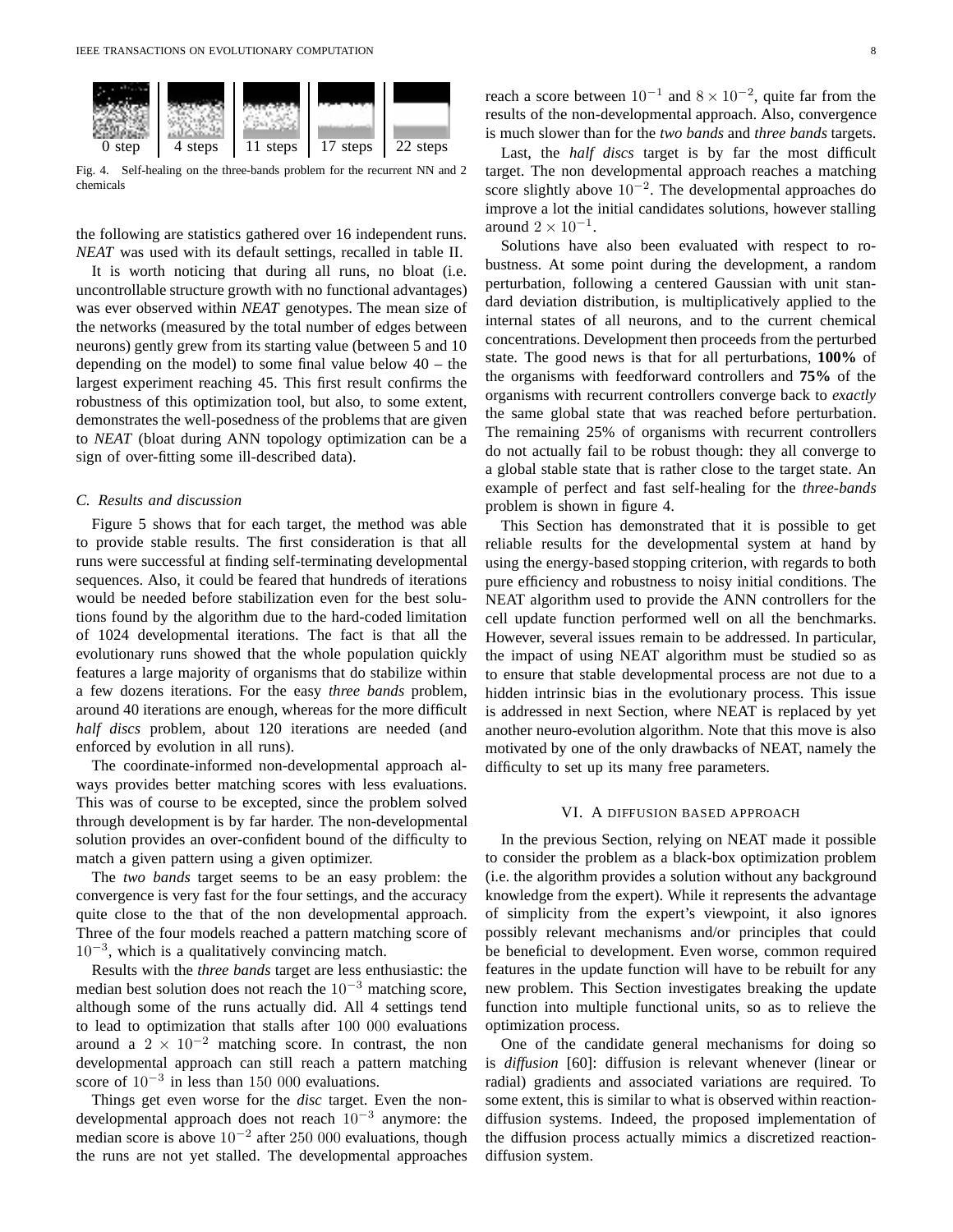### *A. The model*

A cell state is a pair of two vectors  $(u, v)$ , where u is the vector of external chemicals, and has  $M$  elements, and  $v$  is the vector of internal chemicals, with  $N$  elements. The internal chemicals of a cell are used to compute the behavior of this cell from the concentrations of nearby external chemicals – replacing to the use of neural networks as controller in previous Section. Here again, the values of all coordinates of u and v are in  $[-1, 1]$ , and are initially set to 0, and the update function is applied to all cells in a synchronous fashion. The inputs are the external *and* internal chemical concentrations: the internal state remains local to the cell while the external chemicals are received from its four neighbors (von Neumann neighborhood). The update function outputs the new internal and external chemical values, the latter being sent to all neighbors, as follows:

$$
\Delta_{i,j}(t) = f_u(u_{i+1,j}(t), u_{i-1,j}(t), u_{i,j}(t),
$$
  

$$
v_{i,j}(t), u_{i,j-1}(t), u_{i,j+1}(t))
$$
 (5)

$$
u_{i,j}(t+1) = \tanh(u_{i,j}(t) + \Delta_{i,j}(t))
$$
 (6)

$$
v_{i,j}(t+1) = f_v(u_{i+1,j}(t), u_{i-1,j}(t), u_{i,j}(t),
$$
  
\n
$$
v_{i,j}(t), u_{i,j-1}(t), u_{i,j+1}(t))
$$
\n(7)

Both functions  $f_u$  and  $f_v$  are encoded as a simple feedforward Perceptron with one hidden layer, using the hyperbolic tangent as activation function. If the Perceptron has  $H$  hidden units (and each neuron one bias input), the update function has  $(4M + N + 1) \cdot H + (H + 1) \cdot (M + N)$  parameters. When a neighbor is missing (i.e. cells at the border), the missing inputs are set to 0. Furthermore, before computing the cell update function, a Gaussian blur function with a radius of one is applied to incoming external chemical values from neighbors. This low-pass filter stands for a rather crude diffusion process.

The expression function  $\phi$  computes the cell color by interpreting a pre-defined internal state (defined in  $[0, 1]$ ) as a gray level color information, according to the following equation:

$$
\phi(u,v) = \frac{1}{2} \left( 1 + \tanh \left( s_u \cdot u + s_v \cdot v + s_{bias} \right) \right) \tag{8}
$$

This corresponds to a single layer Perceptron with one bias input, where  $s_u$ ,  $s_v$  and  $s_{bias}$  are the synaptic weights. As a consequence, the expression function has  $M + N + 1$ parameters.

Such a model can be viewed as a time- and space-discretized reaction-diffusion system. Diffusion is approximated by a Gaussian blur pass, and all chemicals have the same diffusion constant. The update function plays the role of the local chemical reaction function, but also acts as a Laplacian operator. As a consequence, it would be possible to tweak the diffusion process, and to allow anisotropic diffusion.

The stopping criterion for the development phase, as before, is based on an energy measure of the whole multi-cellular organism defined in Section IV-A. For this diffusion-based model, the energy of a single cell (see Equ. 2) can also be

written as  $||u||^2 + ||v||^2$  (and the energy of the whole organism is the again sum of the energy of all its cells).

In the experiments presented below, a single chemical configuration is experimented: the cell states are made of 1 internal and 2 external chemicals. Note that this is much smaller than the 10 to 40 states (neurons activations) per cell that were evolved by NEAT. The update function is a multilayer Perceptron with 8 hidden units, i.e. genome consists of 111 real values (107 for the update function and 4 for the expression function). The optimization is performed using the out-of-the-box recent version of CMA-ES algorithm [1], the state-of-the-art algorithm today for stochastic continuous optimization. Beside being efficient, CMA-ES also features very robust default parameters that generally do not require any fine-tuning. For each experiment, 32 independent runs are performed, with a maximum of  $10<sup>5</sup>$  fitness evaluations for each run. Compared to the NEAT-based approach, there are very few specific parameters to tune here:  $M$ ,  $N$  and  $H$  which controls the complexity (thus the compactness) of the model.

#### *B. Results and discussion*

The median, maximum and minimum of the fitness over the number of evaluations for the 4 target patterns are presented in Figure 5. On the simple *two bands* target, the diffusionbased model does not have the strong bias of the *NEAT*based approach. This is easily explained: the Perceptron used as an expression function in this model relies on a fixed transfer function, the hyperbolic tangent. This function is a rather gentle steep function, so obtaining sharp gray level transitions requires a lot of fine tuning from the optimizer. On the opposite, *NEAT* can build very steep functions by linking neurons in long chains. Evolving a steepness parameter for the expression function may help to solve this issue, but this remains open at the moment. This bias does not appear on the *three bands* target runs, despite the sharp edges: The third gray band is difficult enough to build from the very poor information brought by the fitness function. However, results of the diffusion model are comparable with those of the NEAT-based approaches. Interestingly, on the *disc* target, the diffusion-based model obtains the best results: indeed, a circle is easy to build using isotropic diffusion. Finally, results are also improved over the previous approach on the *half discs* target.

Overall, except for the easy *two bands* target, the diffusionbased model reaches better pattern matching scores with fewer evaluations than the NEAT-based approach. Furthermore, it should be emphasized that the diffusion-based approach reaches similar scores with only three states per cells compared to the 10 to 40 states per cell that resulted from NEAT optimization. Accuracy-wise, the diffusion-based model appears from comparable to clearly superior to the NEATbased approach, as show on figure 5.

Furthermore, all solutions found with the diffusion-based model also demonstrate excellent stability properties. Robustness to initial noisy condition was shown to be comparable to previous achievements. Small Gaussian noise (with standard deviation of 10−<sup>1</sup> ) added to cell states during the development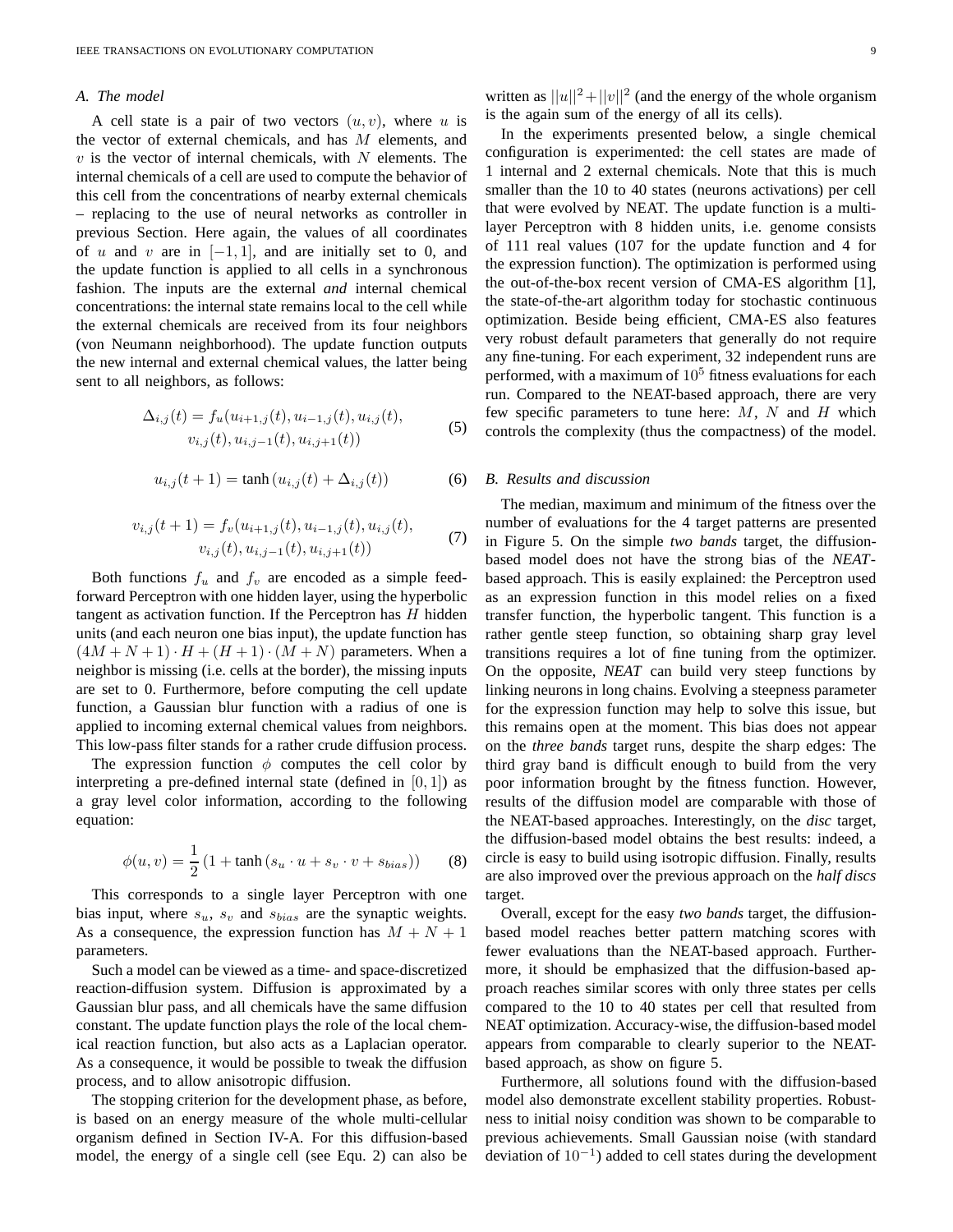

Fig. 5. The boxplots show the distribution of the best pattern matching score obtained by our runs, for each pattern and each approaches. *neat-1-ffwd*, *neat-2-ffwd*, *neat-1-recurr* and *neat-2-recurr* stand for our experiments with NEAT and general neural networks, either feedforward or recurrent, with one or two chemicals. *mlp-diff* stand for the diffusion based approach.

#### TABLE III

TIME TO STABILIZATION AND SCORES OF THE BEST EMBRYOS OBTAINED WITH THE DIFFUSION-BASED METHOD USING THE ENERGY-BASED STOPPING CRITERION, WHEN THE 4 FIRST STEPS ARE PERTURBED BY AN ADDITIVE GAUSSIAN NOISE OF STANDARD DEVIATION 1.0

|             | nb steps              | similarity        |
|-------------|-----------------------|-------------------|
| two-bands   | $444.095 \pm 232.781$ | $0.053 \pm 0.066$ |
| three-bands | $343.312 + 221.968$   | $0.063 \pm 0.083$ |
| disc        | $854.656 \pm 405.681$ | $0.060 \pm 0.012$ |
| half-discs  | $639.0 \pm 298.515$   | $0.186 + 0.037$   |

#### TABLE IV

TIME TO RE-STABILIZATION AND SIMILARITY SCORES OF THE BEST EMBRYOS OBTAINED WITH THE DIFFUSION-BASED METHOD AND THE ENERGY BASED STOPPING CRITERION, WHEN THE 4 STEPS AFTER STABILIZATION (I.E. STEPS 1024, 1025, 1026 AND 1027) ARE PERTURBED BY AN ADDITIVE GAUSSIAN NOISE OF STANDARD DEVIATION 1.0. IN THIS CASE, THE FULL DEVELOPMENT SEQUENCE IS ALLOWED TO LAST 2048 STEPS (NUMBER OF STEPS TO CONVERGENCE IS COUNTED FROM ITERATION 1028).

|             | nb steps              | similarity         |
|-------------|-----------------------|--------------------|
| two-bands   | $442.25 + 224.797$    | $0.042 \pm 0.025$  |
| three-bands | $315.406 \pm 200.433$ | $0.059 \pm 0.051$  |
| disc        | $706.094 \pm 236.428$ | $0.0560 \pm 0.011$ |
| half-discs  | $693.226 \pm 308.911$ | $0.183 \pm 0.032$  |
|             |                       |                    |

only slows down the convergence, but the resulting pattern is nevertheless close from the target pattern. If some larger noise is added (standard deviation of 1.0), the flag quickly recovers the target pattern. Tables III (resp. IV) show the time to convergence and final matching score in the context of perturbations at the beginning (resp. end) development. In both cases, not only all embryos recover from perturbations, but timings and scores are also comparable to what was obtained in the unperturbed conditions. Even though the qualitative and quantitative results remain mostly stable (as illustrated by Figure 6), the dynamics may also be slightly different, and some organisms might converge to different attractors (as illustrated by Figure 7) even though resulting in a pattern very similar to the target. To a lesser extent, this latter phenomenon was also observed with the *NEAT*-based model (results not shown here).

The diffusion-based model features stable development, comparable or even better than with the NEAT approach, but with much fewer parameters and faster convergence – this advocates the relevance of the diffusion process as a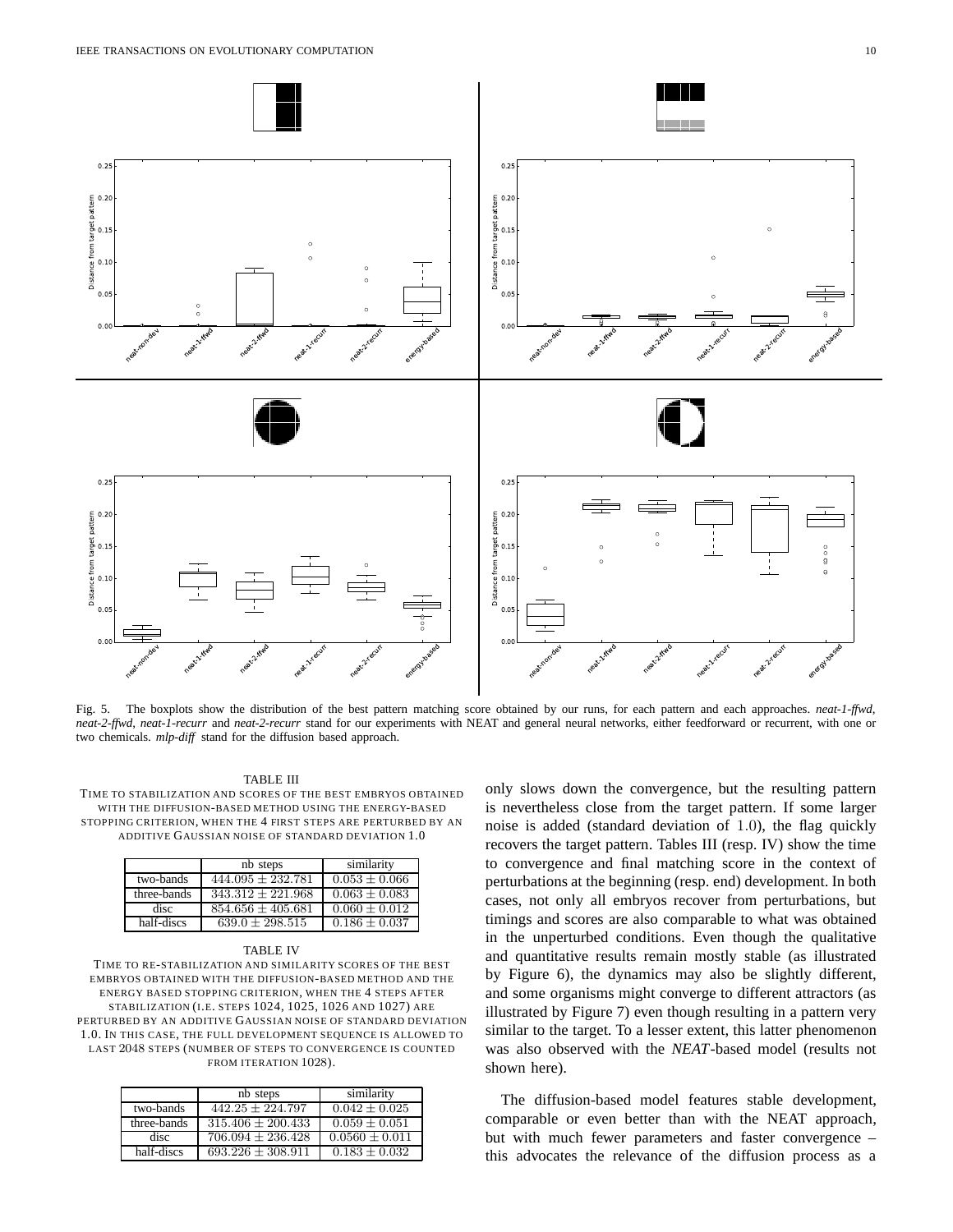

Fig. 6. Diffusion-based method: Energy of the cells of a  $32 \times 32$  flag, controlled by the best controller found during one of the optimization runs. The target pattern is the *half-discs* pattern. Each time the variance of the energy over 16 steps is bellow 10−15, a zero centered Gaussian noise with deviation 1 is added to all states of all cells, resulting in an energy spike. After such bursts, the energy always returns to the same level, with a damped oscillations dynamic. Thus, the optimized controller seems to have a very strong attractor, encoding the final solution.



Fig. 7. Diffusion-based method: Energy of the cells of a  $32 \times 32$  flag, controlled by the best controller found during one of the optimization runs. The target pattern is the *half-discs* pattern. Each time the variance of the energy over 16 steps is bellow 10−15, a zero centered Gaussian noise with deviation 1 is added to all states of all cells, resulting in an energy spike. After such burst, the energy does not always return to the same level: The optimized controller has several attractors. In that particular example, each attractor encodes a similar pattern, which is a slight variations of the (disc) target pattern. This is not always the case, as different stable energy levels might encode for different patterns.



Fig. 8. The diffusion-based controller resulting from an optimization for the  $32 \times 32$  *three-bands* target is used in different grid sizes. The development still features a stable attractor for all grid geometries. Those attractors fit the three bands pattern, with the correct gray levels. However, the width of the bands are not the correct ones.



Fig. 9. The diffusion-based controller resulting from an optimization for the  $32 \times 32$  *disc* target is used in different grid sizes. The development still features a stable attractor for all grid geometries. Note the non-homothetic scaling of the pattern: the corners keep their round shape, while the side limits between black and white remain straight.

relevant mechanism in this setup, which was earlier left for optimization to discover. Also, reusing an optimized controller with a diffusion-based model in different flag sizes does not break that stability property. An example of final stable state in environments of varying size are shown in figures 8 and 9. Indeed, the gray levels and some features of the patterns are preserved (like the bands of the band patterns), even if the original relative proportions of the pattern shapes are lost. While this phenomenon has been observed with the NEATbased model, the current diffusion-based model further enables an easy homothetic scaling of the pattern: Without any further optimization, a simple adjustment of the diffusion process may perform a Gaussian blur of radius 2 for a flag stretched by a factor 2.

#### VII. DEVELOPMENT AND STABILITY

In previous Sections, all proposed models relied on update function optimizers that always target development towards a steady state. Although those steady states are not always global attractors, they are at least local attractors. In this Section, the objective is both to evaluate the possible pros and cons of the *energy-based* method as well as to advocate its relevance with regard to generalization issues. This Section intends to validate the hypothesis underlying the link between the proposed halting method and the robustness issues that arise when using the experimental setup proposed in Section V-B. The goal is to study the influence of the number of development steps and of the stopping criterion on the accuracy of the results as well as on the stability of the solutions with respect to fault tolerant and self-healing.

In order to conduct these experimental studies, a set of alternative stopping criteria taken from the literature are implemented and tested against proposed the energy-based criterion. These methods are:

- The *fixed* method, that consists in setting an arbitrary number of development steps. Values 16, 32, 64, 128, 256, 512, and 1024 steps have been used. This criterion is both straight-forward and widely used (see Section III-C);
- The *multi-steps* criterion is an indirect criterion, that relies on computing the fitness value as the average score over a sliding time window (rather than one single evaluation step). The number of development steps remains however fixed (in the following: 53, 57, 62 and 63 for each patter respectively, after preliminary experiments), and the size of the averaging window for fitness evaluation is manually fixed (4 in the present experiments). The underlying idea is to enforce the accuracy of the matching during *all* considered steps, thus hopefully guiding development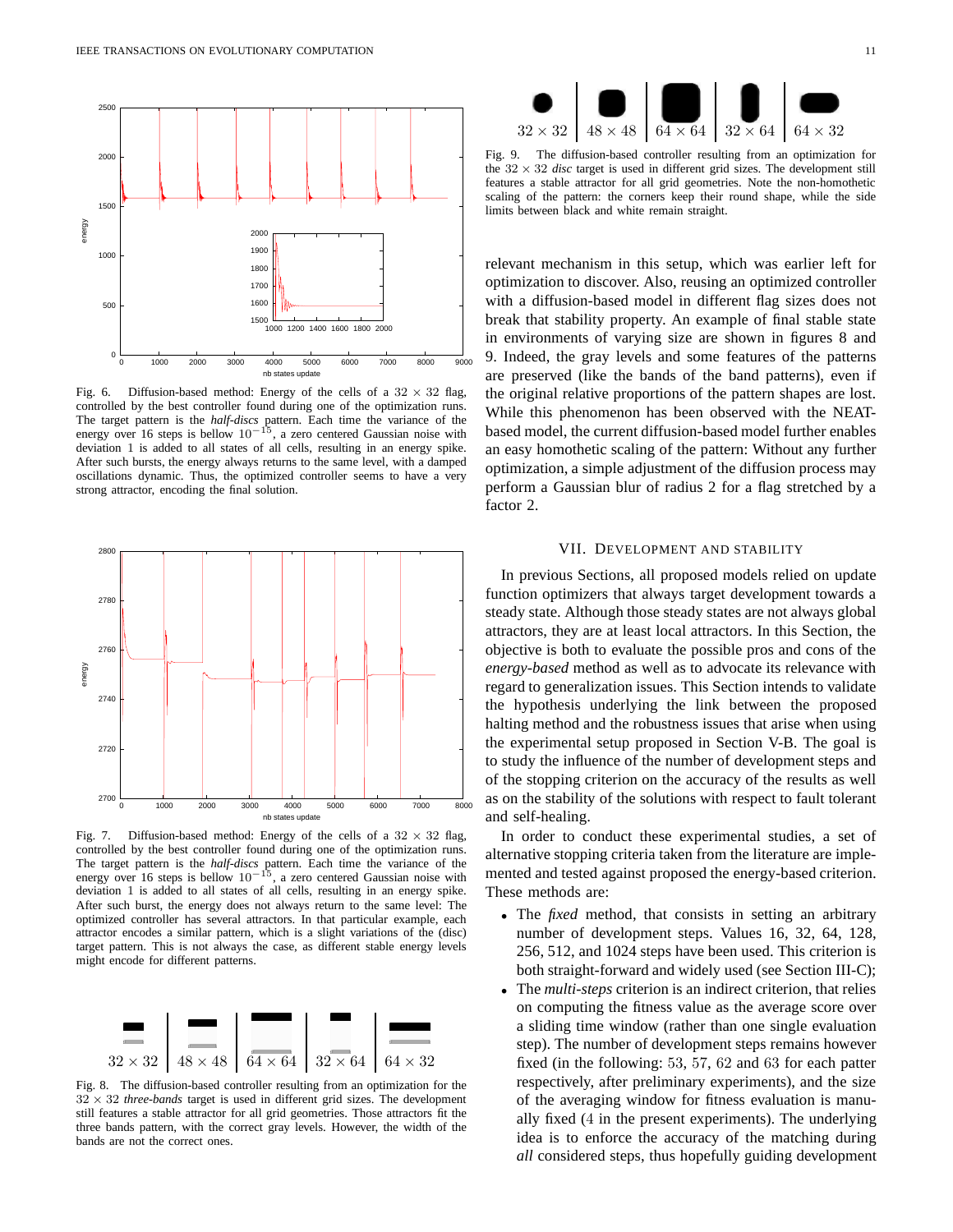towards a stable state, as originally advocated in [62] and [80].

• The *self-tuned* criterion let evolution decide of the number of developmental steps by adding it to the genotype, as in [10]. This enables evolution to adjust the development length to the level of complexity required by the target pattern;

In the following, all experiments are performed with the diffusion-based model, described in Section VI. The experimental setup is the one described in Sections V-B and VI-A: one internal and two external chemicals, and four target patterns. All results are compiled from 29 independent runs and development lasts at most 1024 steps. The previous results running the non developmental version using x/y coordinates is also featured for reference (termed "non-dev" for short).

The end of this Section details comparative results between the proposed energy-based stopping criterion and the 3 criteria listed above. Section VII-A is concerned with the accuracy of the results (i.e. matching score in the flag problem), and Section VII-B presents the results related to generalization.

## *A. Results: Accuracy*

Figure 10 shows the matching scores of the best individual of each evolutionary run and for each setup. Results are gathered from 29 independent runs and each evolutionary run is stopped after a maximum of  $10^5$  evaluations. Results shown for *energy-based* correspond to the earlier *mlp-diff* variant.

The *fixed* methods are either comparable or better than the proposed *energy-based* method on all setups. Also, there appears to be a strong relationship between the development time and the median distance of the expressed pattern of the best controller to the target pattern, shorter development duration clearly leading to better performance. This is indeed a notable fact as a development of 16 steps is the lower bound for required time to create a  $32 \times 32$  flag: it is the time required for chemical waves from the borders to meet at the center of the flag. Results for the *multi-steps* and *self-tuned* methods are the worst for all target patterns.

The issue of stable development is addressed in table V. This table shows, for the different stopping criteria, the number of developments that naturally end up in a stable state: whatever the initial experimental setup, all developments are allowed to go for 1024 steps (e.g. the *fixed-16* solution develops for 1024 steps unless a stable state is reached before). A first comment on these experiments is that the best performance is *never* found after the initial iteration limit, e.g., the *fixed-16* best performance is always measured before, or at, iteration 16. An example of development for the *fixed-16* criterion is provided in Figure 11. Note that the energy-based criterion is the only one whose solutions reach 100% stability. However, the *fixed* method with short development time perform relatively well, with more than half of the developments naturally terminating, except for the more difficult half-disc target. As for the rest of the runs, stability is only occasionally reached. This is true even for the *multi-steps* method, for which the stability rate seems independent of the target shape, but remains sparse (at most 50% of developments naturally terminated).

The conclusions of this series of experiments are that if the only important optimality criterion is the similarity with the target pattern, the *fixed* stopping criteria with small development times clearly perform best. Those runs reach better scores within fewer evaluations and fewer development steps, thus using much less computer resources. The *energy-based* criterion still provides the advantage of natural development termination. However, the advantage of such a feature, i.e. based on the assumption that a stable development provides a key advantage for generalization, remains to be demonstrated, and is the subject of next Section.

#### *B. Results: Generalization*

In this Section, performance on generalization is evaluated within a self-repairing scenario<sup>2</sup>: For each target and each criterion, the best individual from each of the 29 runs is evaluated (i.e., the development process is run) 16 times, resulting in a total of  $29 * 16 = 512$  developments per method per target. The experimental setting for the developmental process is as before, except that the number of developmental steps is set to 1024, and the three first steps are strongly perturbed by a centered Gaussian noise of standard deviation 1. Perturbation occurs at the level of inputs, outputs and internal states within the whole organism, in order to start from a random position. Two complementary evaluations are conducted: the best performance after recovery disregarding stabilization and the performance after stabilization whenever it takes place (i.e. limited to runs that stabilize).

Figure 12 shows the best performances after recovery. Results shown are the best matching scores within the 1024 steps. As opposed to the pure performance setting, the longer *fixed* methods and the *energy-based* method clearly outperform all other methods.

Regarding stability, table VI shows the percentage of stable development for each method and setup. Results are close, even if slightly degraded, to what was presented earlier: the *energy-based* method still rates higher than other methods regarding stable developments. Moreover it was observed that for a given evolved solution, either *all* or *none* of the 16 experiments provided stable results, and stopped at +/- 10 steps around the same iteration as far as stable development was considered.

Lastly, performance after stabilization is considered, which of course implies only a subset of all developments. Figure 13 shows performance results after stabilization, and should be interpreted alongside the previously mentioned table VI: results are shown in Figure 13 whenever at least five candidate solutions converged to stable configuration, and the robustness of results strongly depends on the actual number of stabilized solutions. From this viewpoint, the *energy-based* method not only provides the most stable runs, as already seen above, but

<sup>&</sup>lt;sup>2</sup>It is worth mentioning that generalization with respect to scalability (i.e., the ability to stabilize and generate meaningful patters with respect to some simple transformation of the original target when the size of the grid is increased) was studied in the first author's PhD [13], but is not considered to be in the scope of this study, as performance is strongly related to the definition of scalability. For example, homothetic transform is but one possible interpretation of scalability.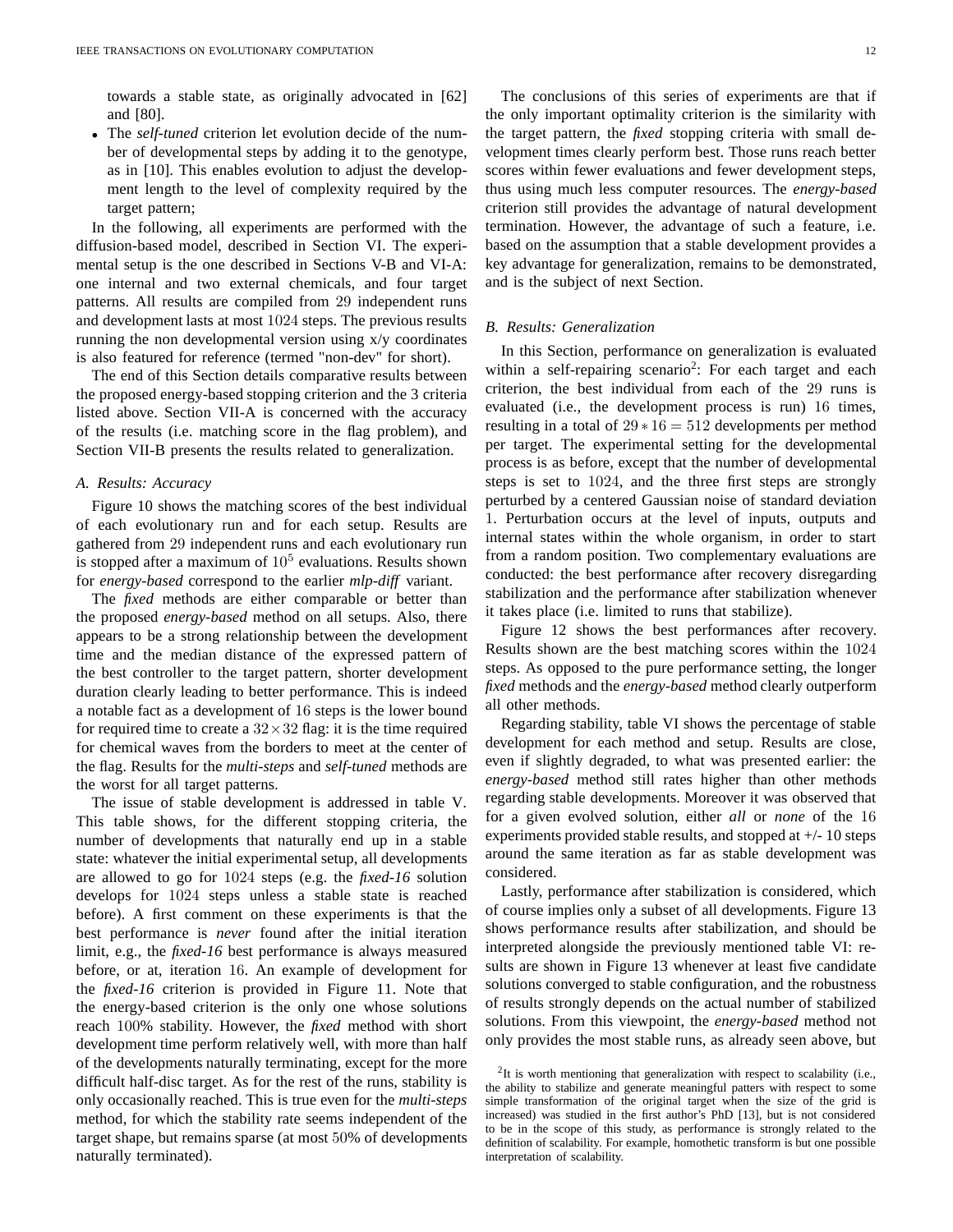

Fig. 10. Boxplots of the scores of the best solutions for various stopping critera: (*fixed*, *self-tuned* and *multi-steps*. The last column is a reminder of the results obtained when using the energy-based criterion (*mlp-diff* in previous Figures).

TABLE V

MONITORING STABLE DEVELOPMENT: NUMBER OF EMBRYOS (AMONG THE 29 SOLUTIONS FROM THE 29 INDEPENDENT RUNS) THAT STABILIZES WITHIN 1024 DEVELOPMENT STEPS FOR THE EXPERIMENTS WITH VARIOUS STOPPING CRITERIA (*fixed*, *self-tuned* AND *multi-steps*). STATISTICS ARE GATHERED USING THE BEST INDIVIDUAL OF EACH RUN. THE LAST COLUMN IS A REMINDER OF RESULTS WITH THE ENERGY-BASED CRITERION (*mlp-diff* IN PREVIOUS FIGURES).

|             | fixed | fixed | fixed        | fixed | fixed | fixed | fixed | self-tuned | multi-steps      | energy |
|-------------|-------|-------|--------------|-------|-------|-------|-------|------------|------------------|--------|
|             | 16    | 32    | 64           | 128   | 256   | 512   | 1024  |            | (53, 57, 62, 63) | based  |
| two-bands   | 13    | 14    |              |       |       |       |       |            |                  | 29     |
| three-bands | 15    |       | $\sim$<br>22 |       |       |       |       |            |                  | 29     |
| disc        | 22    | ∠∎    | 16           | 10    |       |       |       |            | 10               | 29     |
| half-discs  |       |       |              |       |       |       |       |            |                  | 29     |



Fig. 11. Sequence of the expressed pattern of a flag controller, optimized to match the *half discs* target. Only the even steps are shown, from left to right and top to bottom. The *fixed* stopping criterion was used during evolution, limited to 16 development steps. Note the really good matching at the step 16, and the unstable dynamics at further steps.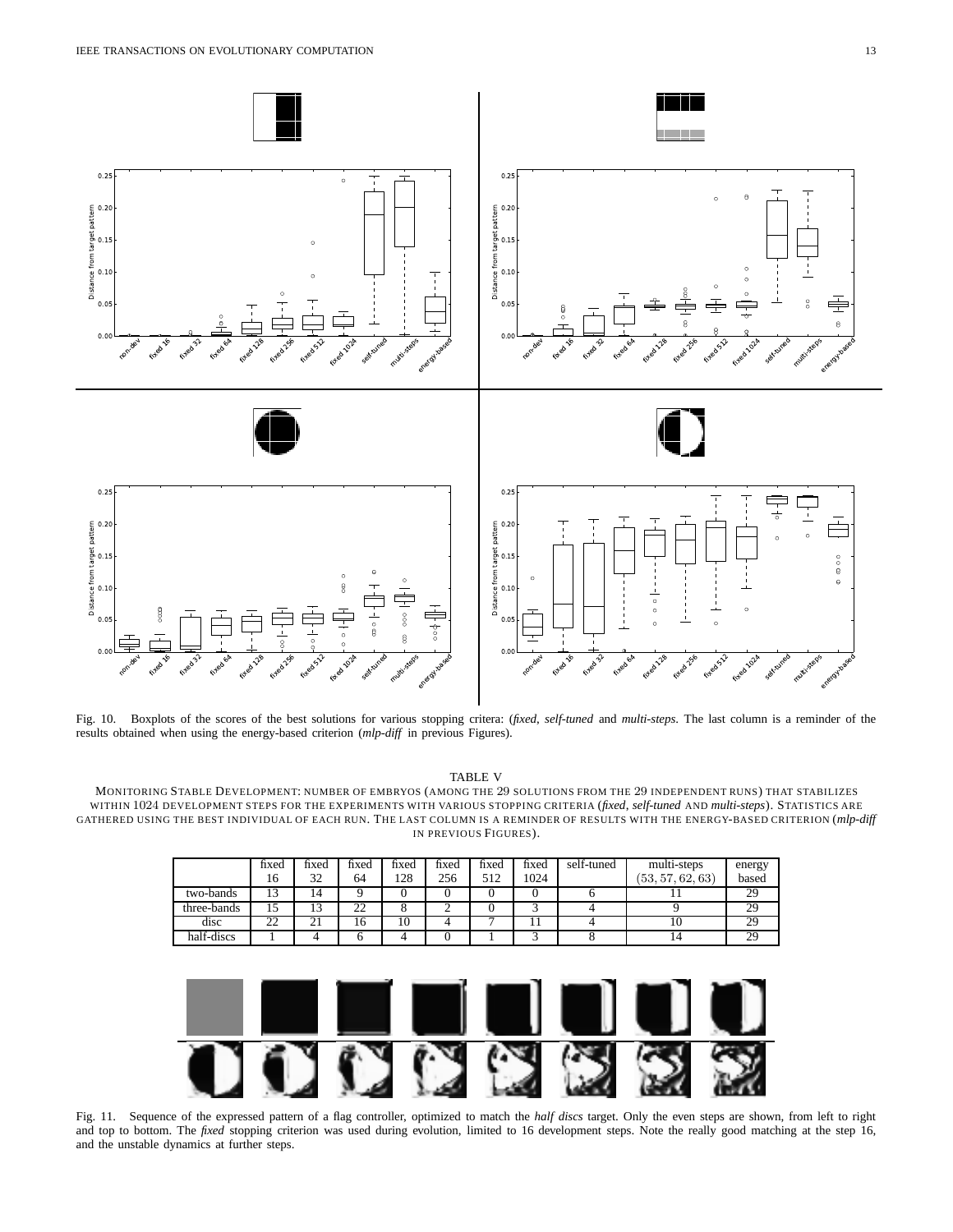

Fig. 12. Self-repairing. Results show performance for all setups considering the best match during 1024 steps. The first three iterations are perturbed with a Gaussian noise of standard deviation of 1, then development is continued until stabilization is reached (or the maximum number of allowed steps). The score for each development is the best match, and does not take into account stabilization.

TABLE VI

SELF-REPAIRING AND STABILITY. NUMBER OF EMBRYOS (AMONG THE 29 SOLUTIONS FROM THE 29 INDEPENDENT RUNS) THAT STABILIZE WITHIN 1024 DEVELOPMENT STEPS AFTER PERTURBATION. NOTE THAT NUMBERS GIVE THE AMOUNT OF *runs* THAT SUCCEEDED, NOT THE TOTAL NUMBER OF DEVELOPMENTS (I.E. ONE SUCCESSFUL RUN MEANS ALL 16 DEVELOPMENTS SUCCESSFULLY STABILIZED).

|             | fixed<br>16 | fixed<br>32 | fixed<br>64 | fixed<br>128 | fixed<br>256 | fixed<br>512 | fixed<br>1024 | self-tuned | multi-steps<br>(53, 57, 62, 63) | energy<br>based |
|-------------|-------------|-------------|-------------|--------------|--------------|--------------|---------------|------------|---------------------------------|-----------------|
| two-bands   | 13          | 13          |             |              |              |              |               |            | 10                              | 28              |
| three-bands | 15          | 10          | 20          |              |              |              |               |            |                                 | 28              |
| disc        | 20          |             |             |              |              |              | 10            |            |                                 | 23              |
| half-discs  |             |             |             |              |              |              |               |            |                                 | 26              |

also repeatedly displays the best performance, with occasional exceptions where it is nevertheless comparable to the other approaches, despite the fact that the lack of reliable data makes these results difficult to assess (e.g. stopping criteria *fixed-64* to *fixed-1024* for the *disc* target only provide a small number of stable runs).

To conclude, while the *energy-based* method does indeed pay the price for evolving self-terminating solutions, it also ends up addressing several issues when it comes to generalization and self-repair: it provides good and competitive recovery performance and makes it possible to avoid a stepby-step evaluations to identify which (possibly transient) state represents the best solution. From a practical perspective, relying on a fixed stopping criterion that does not correspond to a stable state makes it difficult to reuse the evolved solutions in a different context: using noisy initial conditions may require an arbitrary larger number of iterations, which cannot be "guessed" a priori by the supervisor. This price may also be prohibitive depending on the problem at hand if fitness evaluations are particularly expensive (e.g. if computing the fitness requires an important amount of computation (see for example [16])). From this perspective, the *energy-based*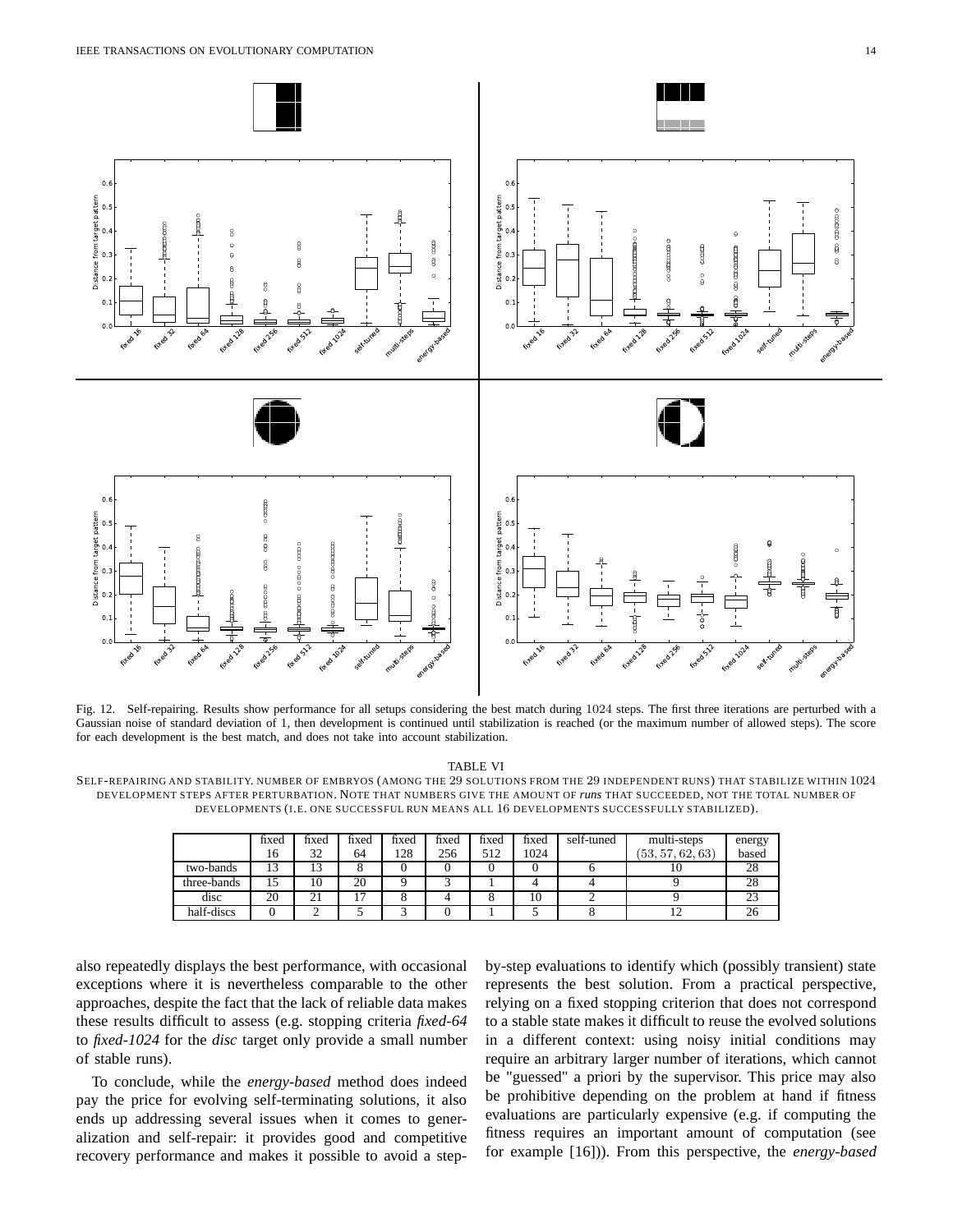

Fig. 13. Self-repairing and stability. Results show performance for all setups considering the best match after stabilization (i.e. *only run that stabilize are considered – empty data means no run stabilized. See table in figure VI for the number of successful runs*). The first three iterations are perturbed with a Gaussian noise with standard deviation of 1, then development is continued until stabilization is reached (or the maximum number of allowed steps). Only runs that stabilize are taken into account here.

method benefits from the self-termination properties without requiring any additional costly fitness evaluation.

# VIII. CONCLUDING REMARKS

This paper addressed the issue of robustness in multicellular developmental systems, claiming that the stopping criterion of the developmental process is the key to at least certain types of robustness. Our hypothesis is that there exists a strong link between robustness and the ability for a multicellular organism to self-terminate, i.e., reach a stable steady state without any external stopping mechanism such as an imposed upper bound on the number of development steps. The main contribution of this paper is to introduce a new stopping criterion based on monitoring the activity of the organism, and penalizing organisms that never stop developing within a large time interval.

Experiments have been conducted using various target shapes. The experimental results varied from perfect to nearperfect matches. But more significantly, *all* experiments were able to produce stable development patterns within a reasonable number of iterations with regards to the image size (requiring roughly a number of development steps equal to two or three times the number of iterations required to diffuse information from one corner to the other). In practice, individuals are selected in the early steps of the evolutionary process on their unique ability to provide stable development, then performance is gradually taken into account when almost only stable individuals remain in the population. This is a significant improvement over previous works, that imposed a fixed number of iterations as the only stopping criterion, with no guarantee to converge towards a stable state indeed.

However, the major contribution of this work regards the robustness of the resulting individuals, and the generalization capabilities of the evolved cell control architecture. The best evolved genomes have been put in different setups in order to evaluate how development occurs in such context. Two different settings have been used for these *a posteriori* experiments:

• **Self-repair**: this setup is concerned with the behavior of the development process in the presence of noise,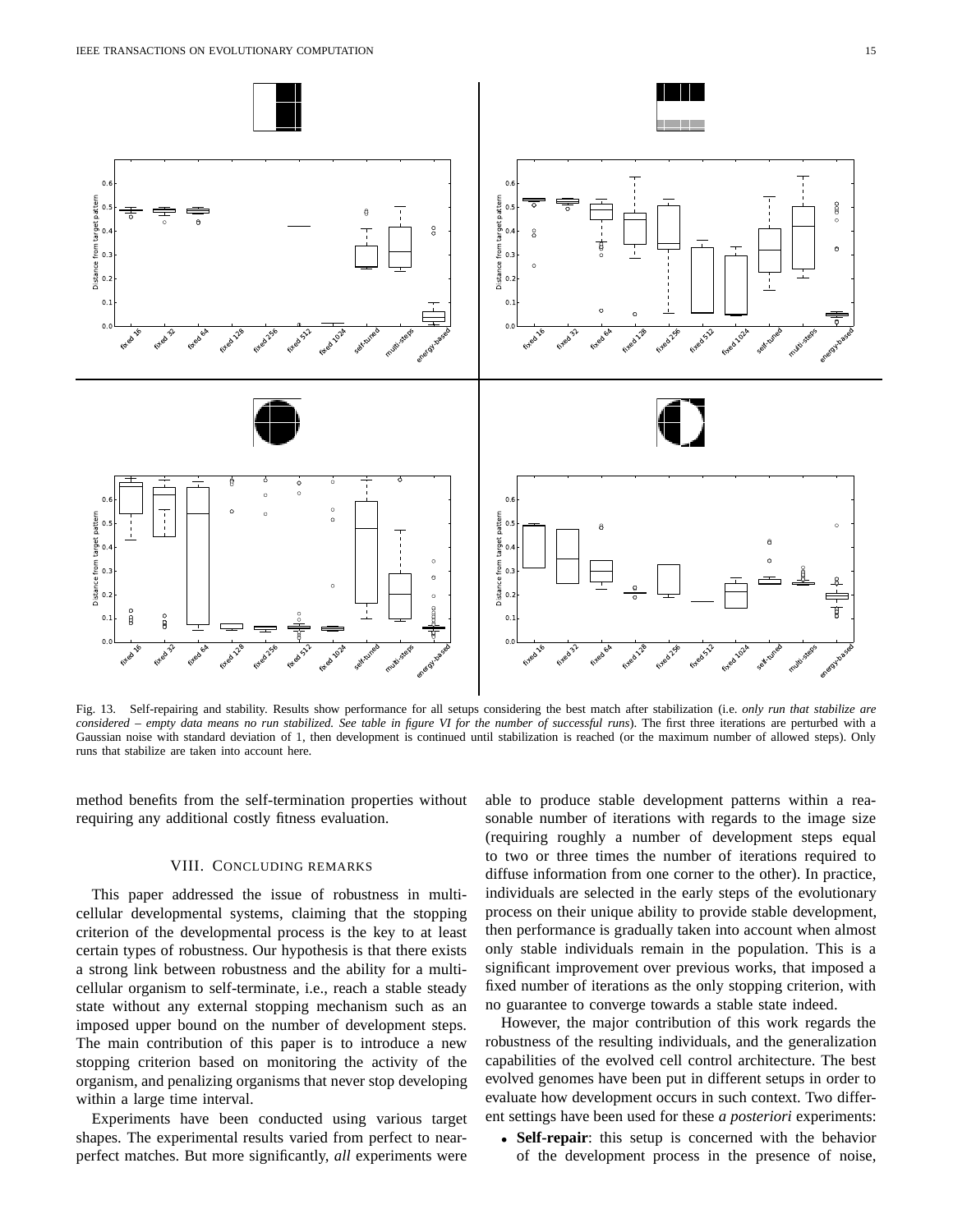including the extreme case where all cells are completely randomly initialized;

• **Scalability**: this setup demonstrates the behavior of the developmental process when the update rule is used in a different geometric setting than the one it was evolved in (e.g., larger grids).

In both cases, experiments demonstrated that the proposed energy-based stopping criterion repeatedly found solutions with excellent generalization capabilities, from frequent 100% self-repair to the ability to reach both stable and qualitatively consistent patterns in a new environment.

Further experiments compared the proposed approach with different alternatives from the literature and shed light on the pros and cons of the *energy-based* criterion: enforcing selfterminating development patterns indeed has a cost with respect to pure performance when compared to some of the more straightforward methods. However, when it comes to re-using the evolved solution in different experimental conditions, such as addressing fault-tolerance, the *energy-based* criterion is shown to be both competitive with, and often even better than, the other criteria, and much easier to use, as self-termination avoids the constant monitoring of the actual performance of the developing solutions.

#### **REFERENCES**

- [1] Anne Auger and Nikolaus Hansen. A restart cma evolution strategy with increasing population size. In *Proc. CEC 2005*, pages 1769–1776. IEEE Press, 2005.
- [2] Rodger W. Baker and Gabor T. Herman. Celia a cellular linear iterative array simulator. In *Proceedings of the 4th annual conference on applications of simulation*, pages 64–73, 1970.
- [3] Wolfgang Banzhaf. On the dynamics of an artificial regulatory network. In W. Banzhaf et al., editor, *ECAL'03*, pages 217–227. LNAI 2801, Springer Verlag, 2003.
- [4] Peter Bentley and Sanjeev Kumar. Three ways to grow designs: A comparison of embryogenies for an evolutionary design problem. In Wolfgang Banzhaf et al., editor, *GECCO'99*, pages 35–43. Morgan Kaufmann, 1999.
- [5] Peter J. Bentley and Jonathan P. Wakefield. Generic evolutionary design. *Soft Computing in Engineering Design and Manufacturing*, pages 289– 298, 1997.
- [6] Gregory Beurier, Fabien Michel, and Jacques Ferber. A morphogenesis model for multiagent embryogeny. In *Proceedings of Artificial Life (Alife X)*, 2006.
- Josh Bongard. Evolving modular genetic regulatory networks. In David B. Fogel et al., editor, *CEC 2002*, pages 1872–1877. IEEE Press, 2002.
- [8] Josh Bongard and Rolf Pfeifer. Evolving complete agents using artificial ontogeny. In F. Hara and R. Pfeifer, editors, *Morpho-functional Machines: The New Species (Designing Embodied Intelligence)*, pages 237–258. Springer-Verlag, Berlin, 2003.
- [9] Chris P. Bowers. Simulating evolution with a computational model of embryogeny: Obtaining robustness from evolved individuals. In M. Capcarrere et al., editor, *Advances in Artificial Life*, pages 149–158. LNAI 3630, Springer Verlag, 2005.
- [10] Arturo Chavoya and Yves Duthen. Using a genetic algorithm to evolve cellular automata for 2d/3d computational development. In M. Cattolico et al., editor, *Proc. GECCO'06*, pages 231–232. ACM Press, 2006.
- [11] Arturo Chavoya and Yves Duthen. Use of a genetic algorithm to evolve an extended artificial regulatory network for cell pattern generation. In D. Thierens et al., editor, *Proc. GECCO'07*, pages 1062–1062. ACM Press, 2007.
- [12] Yann Le Cun, John S. Denker, and Sara A. Solla. Optimal brain damage. In *Advances in Neural Information Processing Systems*, pages 598–605. Morgan Kaufmann, 1990.
- [13] Alexandre Devert. *Building processes optimization: Toward an artificial ontogeny based approach*. PhD thesis, Universite Paris-Sud XI, 2009.
- [14] Alexandre Devert, Nicolas Bredeche, and Marc Schoenauer. Robust multi-cellular developmental design. In D. Thierens et al., editor, *GECCO'07*, pages 982–989. ACM Press, 2007.
- [15] Alexandre Devert, Nicolas Bredeche, and Marc Schoenauer. Unsupervised learning of echo state networks: A case study in artificial embryogeny. In *Artificial Evolution*, pages 278–290, 2007.
- [16] Alexandre Devert, Nicolas Bredeche, and Marc Schoenauer. Artificial ontogeny for truss structure design. In *CD proceedings of the Spatial Computing SASO Workshop (SCW 2008)*, 2008.
- [17] Peter Durr, Claudio Mattiussi, and Dario Floreano. Neuroevolution with analog genetic encoding. In Th. Runarsson et al., editor, *PPSN IX*, pages 671–680. LNCS 4193, Springer Verlag, 2006.
- [18] Marc Ebner. Evolutionary design of objects using scene graphs. In Conor Ryan et al., editor, *Proc. EuroGP'03*, pages 47–58. LNCS 2610, Springer Verlag, 2003.
- [19] Peter Eggenberger-Hotz. Evolving morphologies of simulated 3d organisms based on differential gene expression. In P. Husbands and I. Harvey, editors, *ECAL97*, pages 205–213. MIT Press, 1997.
- [20] Peter Eggenberger-Hotz. Genome-physics interaction as a new concept to reduce the number of genetic parameters in artificial evolution. In *Proc. CEC'03*, pages 191–198. IEEE Press, 2003.
- [21] Peter Eggenberger-Hotz. Comparing direct and developmental encoding schemes in artificial evolution a case study in evolving lens shapes. In *Proc. CEC'04*, pages 752–757. IEEE Press, 2004.
- [22] Nicolás S. Estévez and Hod Lipson. Dynamical blueprints: exploiting levels of system-environment interaction. In D. Thierens et al., editor, *Proc. GECCO'07*, pages 238–244. ACM Press, 2007.
- [23] Diego Federici. Using embryonic stages to increase the evolvability of development. In J. Miller, editor, *Proc. GECCO Workshop on Regeneration and Learning in Developmental Systems, WORLDS 2004*. ACM Press, 2004.
- [24] Diego Federici and Tom Ziemke. Why are evolved developing organisms also fault-tolerant? In S. Nolfi et al., editor, *From Animals to Animats, Proc. SAB'06*, pages 449–460. LNCS 4095, Springer Verlag, 2006.
- [25] Nicholas Flann, Jing Hu, Mayank Bansal, Vinay Patel, and Greg Podgorski. Biological development of cell patterns: Characterizing the space of cell chemistry genetic regulatory networks. In M. Capcarrere et al., editor, *Advances in Artificial Life*, pages 57–66. LNAI 3630, Springer Verlag, 2005.
- [26] John Frazer. *An Evolutionary Architecture*. Architectural Association Publications, http://www.aaschool.ac.uk/publications/ea/intro.html, 1995.
- [27] Pablo Funes and Jordan Pollack. Evolutionary body building: Adaptive physical designs for robots. *Artif. Life*, 4(4):337–357, 1998.
- [28] Pablo Funes and Jordan B. Pollack. Computer evolution of buildable objects. In P. Husbands and I. Harvey, editors, *Fourth European Conf. on Artificial Life*, pages 358–367, Cambridge, MA, 1997. MIT Press.
- [29] Timothy G. W. Gordon and Peter J. Bentley. Bias and scalability in evolutionary development. In H.-G. Beyer et al., editor, *Proc. GECCO'05*, pages 83–90. ACM Press, 2005.
- [30] Timothy G.W. Gordon and Peter J. Bentley. Development brings scalability to hardware evolution. In Jason Lohn et al., editor, *Proc. NASA/DoD Conf. on Evolvable Hardware*, pages 272–279. IEEE Computer Society, 2005.
- [31] Garrison W. Greenwood and Andrew M. Tyrrell. *Introduction to Evolvable Hardware: A Practical Guide for Designing Self-Adaptive Systems*. Wiley-IEEE Press, 2006.
- [32] Frederic Gruau. Automatic definition of modular neural networks. *Adaptive Behavior*, 3(2):151–183, 1994.
- [33] Frederic Gruau. *Neural Network Synthesis using Cellular Encoding and the Genetic Algorithm.* PhD thesis, Ecole Normale Superieure de Lyon, France, 1994.
- [34] Frederic Gruau, Darrell Whitley, and Larry Pyeatt. A comparison between cellular encoding and direct encoding for genetic neural networks. In John R. Koza et al., editor, *Genetic Programming 1996*, pages 81–89, Stanford University, CA, USA, 1996. MIT Press.
- [35] Hatem Hamda, Francois Jouve, Evelyne Lutton, Marc Schoenauer, and Michele Sebag. Compact unstructured representations in evolutionary topological optimum design. *Applied Intelligence*, 16:139–155, 2002.
- [36] Hatem Hamda and Marc Schoenauer. Adaptive techniques for evolutionary topological optimum design. In I. Parmee, editor, *Evolutionary Design and Manufacture*, pages 121–132. Springer Verlag, 2000.
- [37] Gabor T. Herman and Wu-Hang Liu. The daughter of celia, the french flag and the firing squad. In *WSC '73 : Proceedings of the 6th conference on Winter simulation*, page 870, 1973.